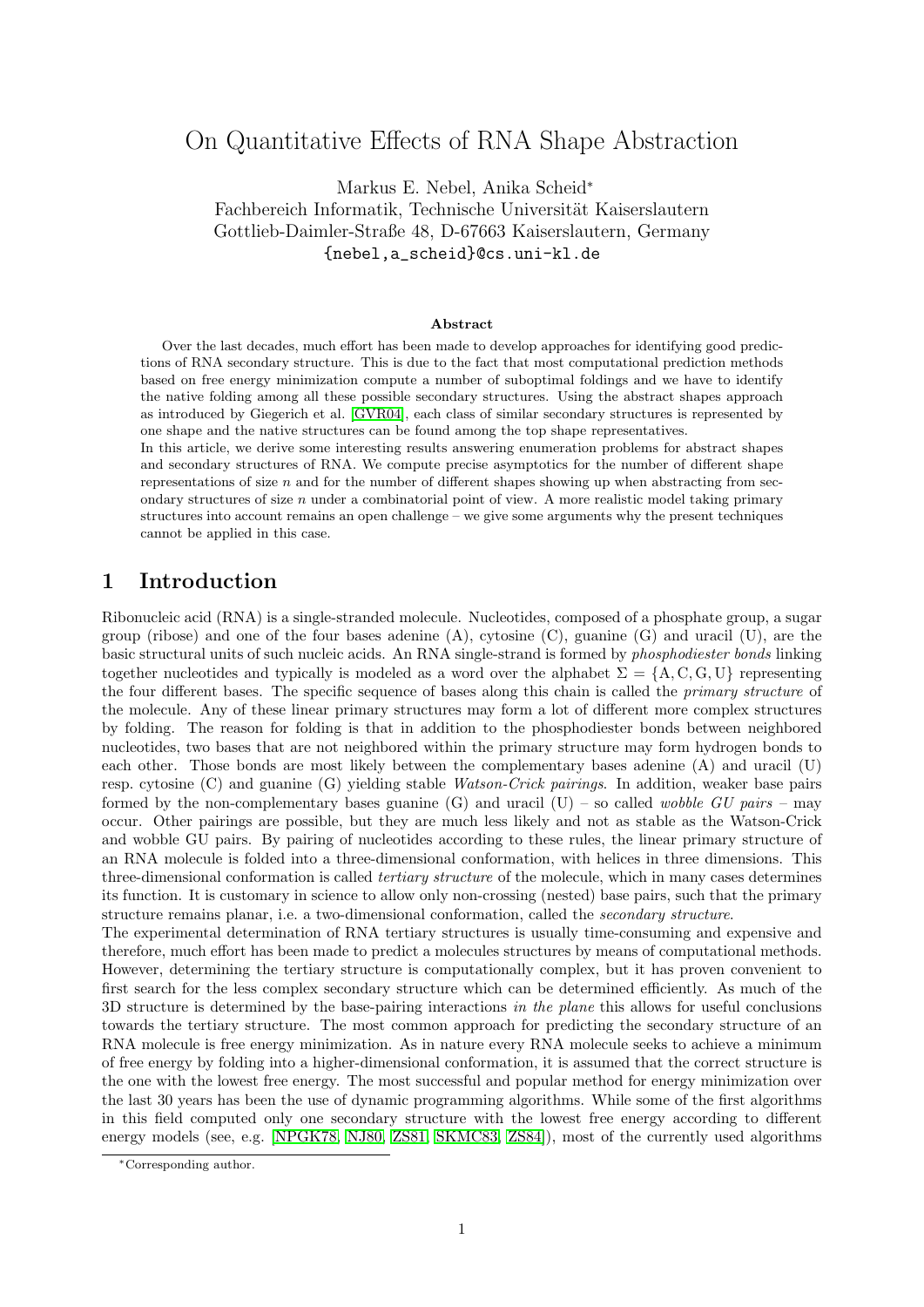additionally predict suboptimal foldings (see, e.g. [\[Zuk89,](#page-17-5) [Zuk03,](#page-17-6) [WFHS99,](#page-17-7) [DL03,](#page-16-1) [DCL04\]](#page-16-2)). Using an RNA folding algorithm for the computational prediction of RNA secondary structures which additionally creates suboptimal solutions, we have to search a huge set for native solutions at the end. However, this set of suboptimal foldings usually contains lots of similar structures and we are only interested in structures with significant structural differences. For this reason, the concept of *abstract shapes* was introduced by Giegerich et al. [\[GVR04\]](#page-16-0). Abstract shapes are morphic images of secondary structures, where each shape comprises a class of similar structures. Furthermore, an abstract shape class has a representative structure with minimum free energy.

Consequently, using this concept of abstract shapes, we can find the native structures among the top shape representatives. This means that we do not have to search for native structures in the huge set of suboptimal minimum free energy structures anymore, but in the much smaller set of shape representatives.

Based on this approach, an RNA analysis software package called *RNAShapes* has been developed [\[SVR](#page-17-8)+06b,  $SVR<sup>+</sup>06a$  $SVR<sup>+</sup>06a$ . This package integrates three analysis tools based on the abstract shape approach: the analysis of shape representatives [\[GVR04\]](#page-16-0), the calculation of shape probabilities [\[VGR06\]](#page-17-10) and the consensus shapes approach [\[RG05\]](#page-17-11). It also has a number of useful features like for example the ability to compute suboptimal foldings.

It should also be mentioned that recently, abstract shapes (and also certain corresponding asymptotical numbers, of which some will be derived in this article) gained significantly in importance, as a new approach for faster searching of RNA family databases based on shape abstractions, which is called *shape based indexing*, has been invented [\[JRG08\]](#page-17-12). In fact, asymptotics as calculated in this article (irrespective of primary structure) are correctly seen as upper bound to the size of shape indices for large databases.

Obviously, in order to analyze the expected complexity of algorithms dealing with abstract shapes, the first question is to know the size of the search space those algorithms have to deal with. Accordingly, enumeration results with respect to the number of different abstract shapes of a given size are of interest. Furthermore, since an abstract shape serves as a representative of numerous secondary structures, the (average) number of different foldings (secondary structures) represented by a single shape should be known (e.g. in connection with shape based indexing) and can be concluded from our results.

The rest of this paper is organized as follows: First, we will compute asymptotical representations for the number of different shape representations of size n. Afterwards, we will analyze the number of different shapes showing up when abstracting from secondary structures of size  $n$  under a complete combinatorial point of view (ignoring primary structure and complementarity of bases). Finally, we will discuss problems arising when switching to more realistic models taking primary structure into account.

## **2 Formal Framework**

In this section, we present the formal framework needed for our investigations.

### **2.1 RNA Secondary Structures**

<span id="page-1-0"></span>As secondary structures are two-dimensional, they can be modeled as planar graphs. A formal definition is given as follows:

**Definition 2.1 ([\[Wat78\]](#page-17-13))** *A* secondary structure *of size* n *is a loop free graph on the set of* n *labeled points*  $\{1, 2, \ldots, n\}$  *such that the adjacency matrix*  $A = (a_{ij})$  *(which is defined in the usual way by*  $a_{ij} = 1$ *if i* and *j* are adjacent, and  $a_{ij} = 0$  otherwise, with  $a_{ii} = 0$ ) has the following three properties:

*1.*  $a_{i,i+1} = 1$  *for*  $1 \leq i \leq n-1$ *.* 

- *2. For each fixed*  $i, 1 \leq i \leq n$ , there is at most one  $a_{i,j} = 1$  where  $j \neq i \pm 1$ .
- *3.* If  $a_{i,j} = a_{k,l} = 1$ , where  $i < k < j$ , then  $i \leq l \leq j$ .

Note that constraint 2 of Definition [2.1](#page-1-0) implies that even nucleotides only one position apart may form a hydrogen bond<sup>[1](#page-1-1)</sup>, condition 3 ensures that these graph representations remain planar. In fact, according to this constraint, *pseudoknots* are prohibited. Pseudoknots [\[PB89,](#page-17-14) [AvdBvBP90,](#page-16-3) [GW90,](#page-16-4) [DPD92,](#page-16-5) [Ple94\]](#page-17-15), formed by two crossing base pairs, are often considered as belonging to the tertiary structure and are usually not permitted in definitions of secondary structures<sup>[2](#page-1-2)</sup>. An example for a secondary structure in planar graph representation is shown in Figure [1.](#page-2-0)

<span id="page-1-2"></span><span id="page-1-1"></span><sup>1</sup>Later, we will speak of the *minimal length of hairpin loops* being 1, but so far we don't have the right vocabulary.

<sup>&</sup>lt;sup>2</sup>Allowing pseudoknots makes secondary structure prediction to become  $\mathcal{NP}$  complete, which probably is the reason for their exclusion.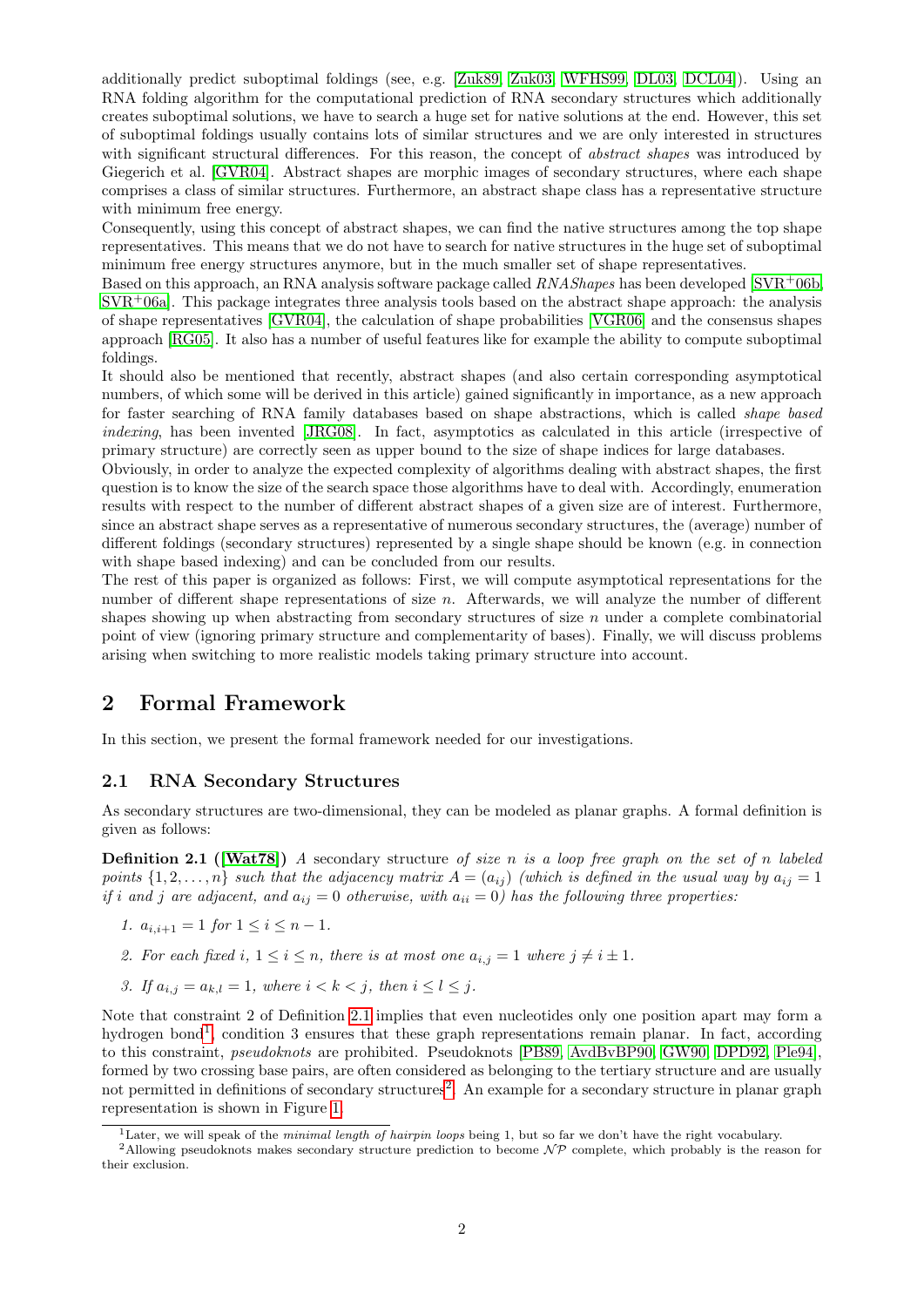

<span id="page-2-0"></span>Figure 1: An RNA secondary structure.

Besides this rather descriptive model, many other ways of formalizing RNA folding have been described in literature. One example is the so called *dot-bracket representation*, where a secondary structure is modeled as a string over the alphabet  $\Sigma := \{(),.\},\}$  a dot represents an unpaired nucleotide and a pair of corresponding brackets ( ) represents two paired bases. As abstract shapes build on this representation, we proceed with the following definition:

<span id="page-2-1"></span>**Definition 2.2** ([\[VC85\]](#page-17-16)) For  $\Sigma := \{(),\}$  and  $w \in \Sigma^*$  let  $|w|_x$  for  $x \in \Sigma$  denote the number of occurrences *of symbol* x in w. Then a word  $w \in \Sigma^n$  is a secondary structure of size n if w satisfies the three following *conditions:*

- *1. For every factorization*  $w = u \cdot v$ ,  $|u|_{\mathcal{C}} \geq |u|_{\mathcal{C}}$ .
- 2.  $|w|_{\mathfrak{l}} = |w|_{\mathfrak{l}}.$
- *3.* w *has no factor* ( )*.*

We mention by passing that words over the alphabet  $\{()\}$  which satisfy the first two conditions of the previous definition are known as *semi-Dyck words*, whereas words over the alphabet Σ satisfying these first two conditions are known as *Motzkin words*. The model of dot-bracket representations is 1-to-1 to Waterman's planar graphs. It should be clear that both models abstract from primary structure, as they only consider the number of base pairs and unpaired bases and their positions.

Any secondary structure consists of several substructures and therefore can be decomposed into different structural components. The simplest substructures are introduced by the following definition, partially given in [\[Neb04\]](#page-17-17):

**Definition 2.3** Let w be a secondary structure of size n and let w<sub>i</sub> denote the i-th symbol of w,  $1 \leq i \leq n$ .

- *1. The subword*  $v = w_{i+1} \ldots w_{j-1}$  *is a* (hairpin) loop, *if*  $v \in \{.\}^+$  *and*  $w_i w_j = ()$  *is a corresponding pair of brackets of* w*.*
- 2. The subword  $v = w_{i+1} \ldots w_{j-1}$  is a bulge, if  $v \in \{.\}^+$  and  $w_i w_j \in \{(),\}^2$  but  $w_i w_j$  does not represent *a pair of corresponding brackets of* w. A bulge for which  $w_i = \infty$  and  $w_j = \infty$  holds is called join.
- *3. An* interior loop *is two subwords (bulges)*  $u = w_{i+1} \ldots w_{j-1}$  *and*  $v = w_{k+1} \ldots w_{l-1}$  *such that*  $u \in \{.\}^+$ ,  $v \in \{.\}^+$  and  $w_i w_l = (\ )$ ,  $w_j w_k = (\ )$  are corresponding pairs of brackets of w, where  $i < j < k < l$ .
- *4. A* tail *is a prefix*  $v = w_1 \ldots w_i$  *resp. a suffix*  $v = w_j \ldots w_n$  *such that*  $v \in \{.\}^+$  *and*  $w_{i+1}$  *resp.*  $w_{j-1}$  *is in* {(,)}*.*
- 5. A ladder *(or* helical region*)* consists of two maximal subwords u, v such that  $u = w_i \dots w_{i+c}$  and  $v = w_j \dots w_{j+c}$  and  $w_{i+k}w_{j+c-k}$  *is a pair of corresponding brackets,*  $0 \leq k \leq c$ . The length of a *ladder is given by*  $c + 1$ *.*
- 6. A hairpin *is a subword*  $v = w_{i+1} \ldots w_{j-1}$  *such that* v *contains exactly one loop,*  $w_{i+1}w_{j-1}$  *is a corresponding pair of brackets of* w, but  $w_iw_j$  *is none.*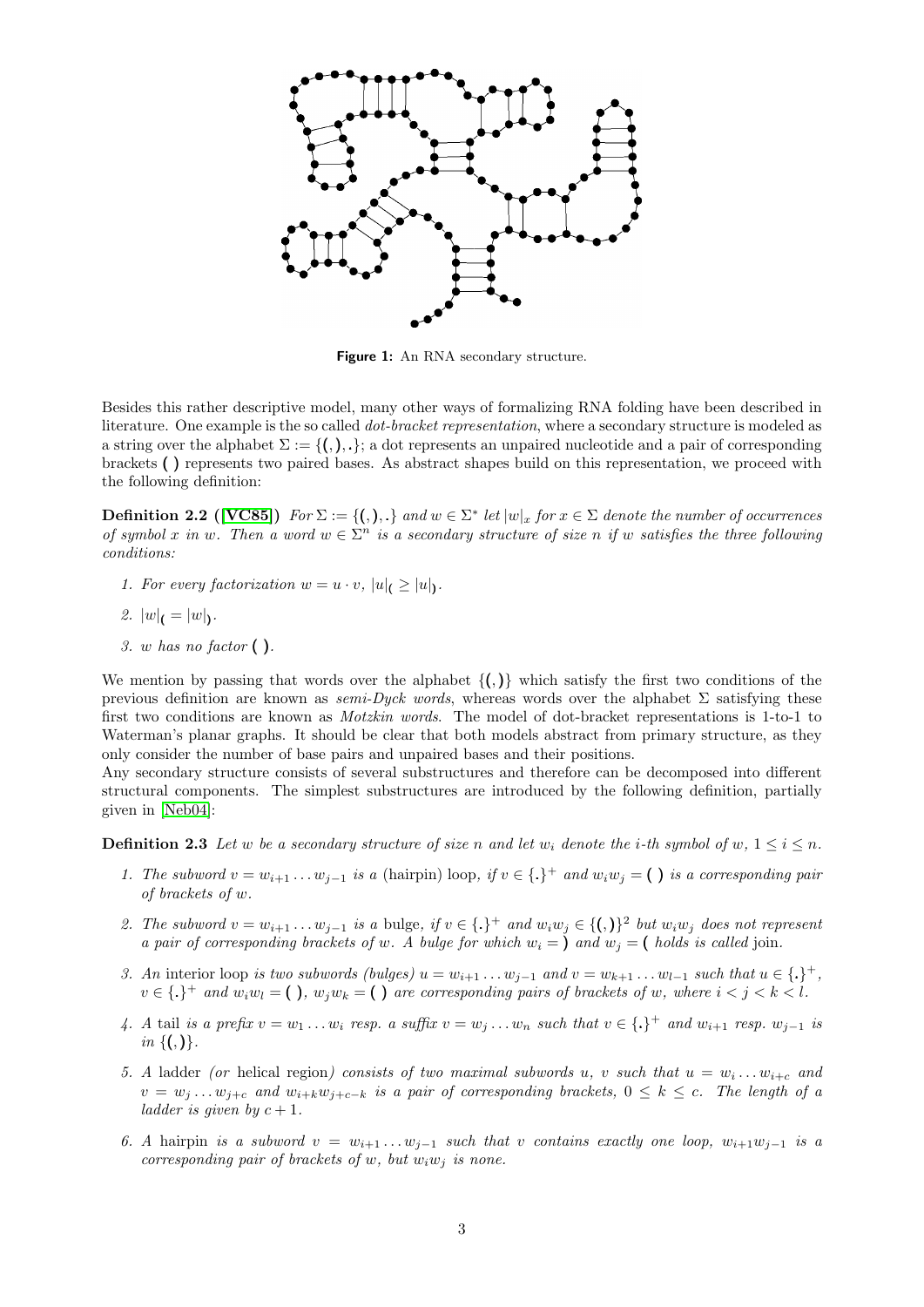7. For every  $k \geq 2$ , a multiloop *is a subword*  $u = w_{j_0+1} \ldots w_{i_1} \ldots w_{j_1} \ldots w_{i_k} \ldots w_{i_{k+1}-1}$  such that  $w_{j_0}w_{i_{k+1}}, w_{i_1}w_{j_1}, \ldots, w_{i_k}w_{j_k}$  are pairs of corresponding brackets of w and each of the k subwords  $w_{i_1} \ldots w_{j_1}, \ldots, w_{i_k} \ldots w_{j_k}$  contains at least one loop. Furthermore, if  $j_l \lt i_{l+1}$  for  $l \in \{0, \ldots, k\}$ , *then*  $w_{j_1+1} \ldots w_{i_{l+1}-1} \in \{.\}^+$ *. (Here*  $1 \leq j_0 \leq i_1 < j_1 \leq i_2 < \ldots < j_k \leq i_{k+1} \leq n$ .) The k subwords  $w_{i_1} \ldots w_{j_1}, \ldots, w_{i_k} \ldots w_{j_k}$  are called the helices of the multiloop.

Note that the third condition of Definition [2.2](#page-2-1) only ensures that a hairpin loop consists of at least one unpaired nucleotide in accordance with Waterman's model. Though in reality, hairpin loops of length less than three are impossible and do not form<sup>[3](#page-3-0)</sup>.

The next theorem shows that every RNA secondary structure can be built using the previously defined structural components.

**Theorem 2.1 ([\[Wat78\]](#page-17-13))** *Any secondary structure can be uniquely decomposed into loops, ladders, bulges, and tails. Alternatively, every secondary structure can be uniquely decomposed into hairpins and ladders, bulges, and tails which are not members of a hairpin.*

Furthermore, every secondary structure of an RNA molecule that is not completely unpaired forms an *exterior loop*, which can be a seen as a list of adjacent substructures or adjacent structural components of this secondary structure.

An illustration of the different structural components is given in Figure [2,](#page-3-1) as well as in the following example.



<span id="page-3-1"></span>**Figure 2:** Colored version of the secondary structure shown in Figure [1.](#page-2-0) For each helical region, paired bases are colored with matching colors. Additionally, hairpin loops are colored brown, single bulges interrupting ladders are colored light gray, interior loops are colored dark gray, and unpaired regions in multiloops and exterior loops are colored white and light pink, respectively. The exterior loop is composed of three adjacent structural components: a tail (light pink), a folded region and another tail (also light pink). The structure possesses two multiloops; the first with three helical regions (colored red, yellow and green) and the second with two helical regions (colored blue and pink).

<span id="page-3-2"></span>**Example 2.1** *The secondary structure shown in Figure [1](#page-2-0) (and in Figure [2\)](#page-3-1) can be represented by a dotbracket word which can be decomposed into subwords corresponding to basic structural components as follows:*



*Subwords:*

<span id="page-3-0"></span> $3$ Of course, it would be an easy task to change the definition in order to allow loops of length at least 3 only. However, when changing to enumeration and corresponding methods from singularity analysis, such a change would imply polynomials of higher degree and the need to compute their roots. Thus, in order to keep the mathematics behind the model manageable, one probably resigned this modification. Nevertheless, for covariance models, where these reasons do not apply, one sometimes allows loops of length 0 in the consensus.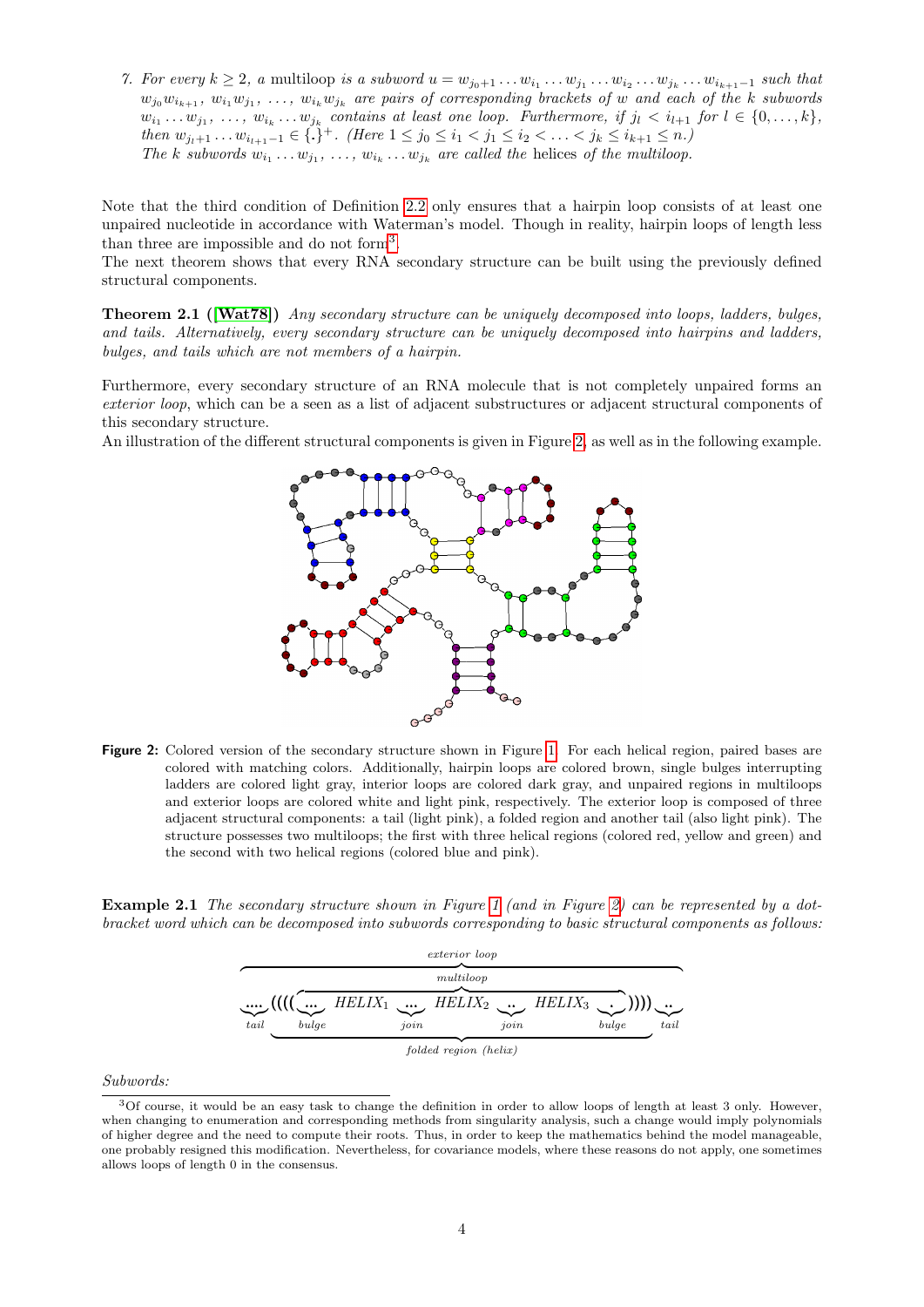*• HELIX*1*:*

$$
\underbrace{((((\underbrace{....}_{bulge}\overbrace{((\underbrace{....}_{hairpin\ loop}))}^{hairpin}))}))
$$

 $\bullet$   $HELIX_2$ :



*Note that the shown decomposition of this dot-bracket representation will be used to illustrate the construction of* abstract shapes *of RNA in the sequel.*

The reading order of secondary structures in dot-bracket representation is from left to right, which corresponds to the reading order of the primary structure and is due to the chemical structure of the molecule.

## **2.2 Abstract Shapes of RNA**

In this section, we want to give all the definitions and ideas concerning abstract shapes that will be needed for our further investigations.

#### **2.2.1 Shape Definitions**

There are five shape types for five different levels of abstraction. Two of them, namely type 1 and type 5 (also called  $\pi'$  and  $\pi$  shapes, respectively), were formally defined by a tree morphism in [\[GVR04\]](#page-16-0). All five different shape levels were first introduced and informally described in  $SVR^+06a$  making use of dot-bracket representations. However, since the different shape types were supposed to gradually increase abstraction and it was later observed that the shape definitions given in  $SVR<sup>+</sup>06a$  were not appropriate, the different abstraction levels were redefined (informally) in [\[JRG08\]](#page-17-12).

In this paper, we will consider the renewed shape abstraction types as described in [\[JRG08\]](#page-17-12). Results like those of this article related to the original definitions can be found in [\[SN08\]](#page-17-18). In fact, the results presented in this previous work provide evidence that the original hierarchy of abstraction levels as introduced in  $\text{SVR}^+06a$  was not properly ordered<sup>[4](#page-4-0)</sup>.

Common to all levels is their abstraction from loop and ladder lengths, while generally retaining nesting and adjacency of helices, but disregarding their size and concrete position in the primary structure. In the most accurate shape type (type 1), all structural components (except hairpin loops) contribute to the shape representation. The succeeding shape types gradually increase abstraction by disregarding certain unpaired regions or combining nested helices.

In general, entire helical regions are represented by a pair of opening and closing squared brackets [ resp. ] and unpaired regions are represented by a single underscore \_, see [\[GVR04\]](#page-16-0).

According to [\[JRG08\]](#page-17-12) the different shape types are defined as follows:

### **Type 1**:

#### *Most accurate – all loops and all unpaired*

<span id="page-4-0"></span><sup>4</sup> In accordance with observations independently made by R. Giegerich at about the same time (personal communication).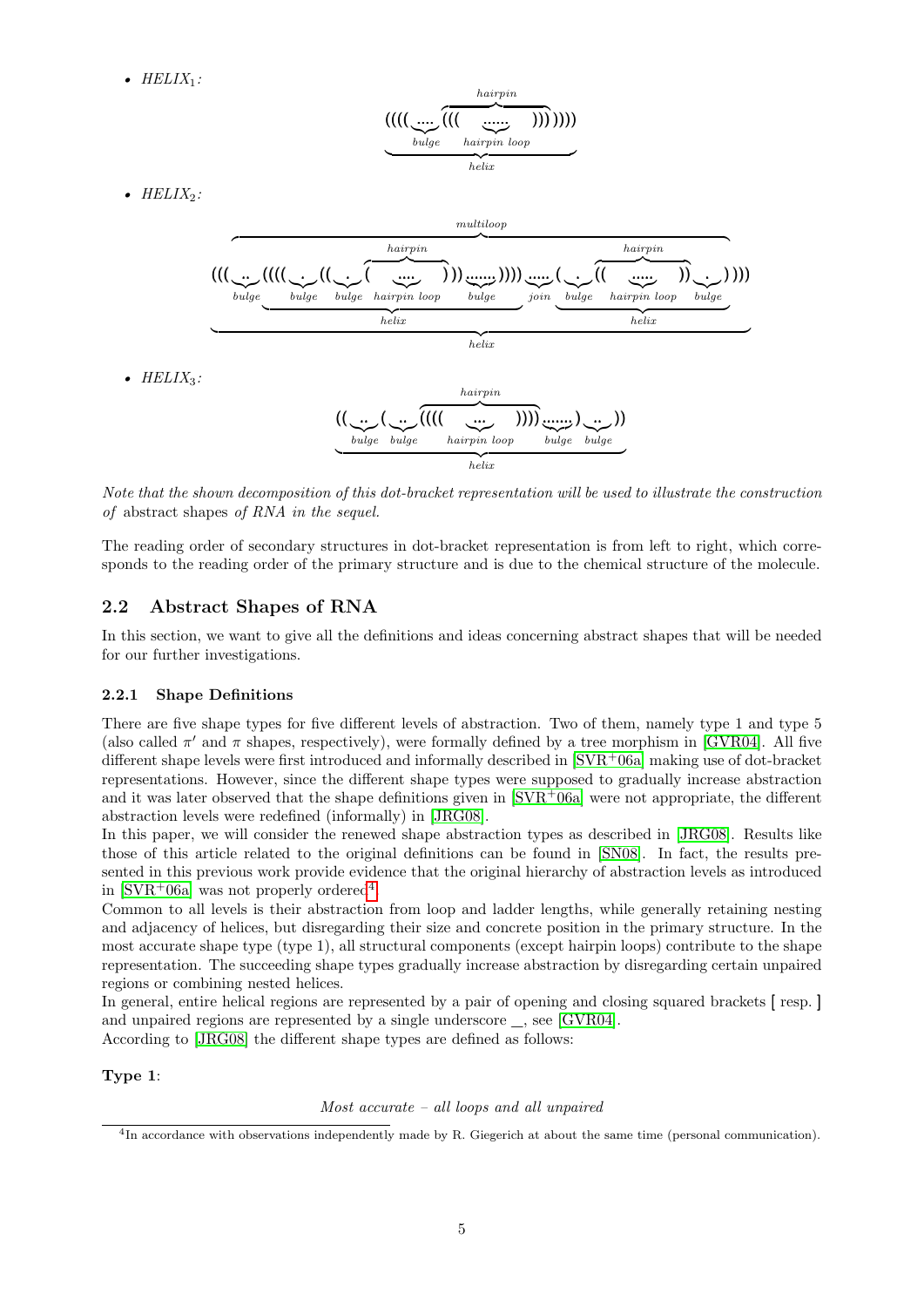Accordingly, each helical region is depicted by a single pair of opening and closing squared brackets and all unpaired regions (except hairpin loops<sup>[5](#page-5-0)</sup>) are represented as a single underscore. Thus, all structural components contribute to this shape representation<sup>[6](#page-5-1)</sup>, nesting and adjacency of helices are retained. As a consequence, this shape type only abstracts from loop and ladder lengths.

#### **Type 2**:

### *Nesting pattern for all loop types and unpaired regions in ladder interrupting bulges and interior loops*

Consequently, all helical regions (ladders) are depicted by a pair of opening and closing squared brackets and furthermore, single ladder interrupting bulges and unpaired regions in interior loops are represented as a single underscore, respectively. This means that in this shape representation, nesting and adjacency of helices is still retained, but in difference to type 1 shape representations, not all structural components contribute to this shape representation, since underscores representing single-stranded regions in exterior loops and multiloops are omitted.

#### **Type 3**:

#### *Nesting pattern for all loop types, but no unpaired regions*

Shape representations of type 3 thus also retain nesting and adjacency of helices, since all helical regions are depicted by a pair of opening and closing squared brackets. But in contrast to the previously introduced two types, no unpaired regions are considered.

### **Type 4**:

*No nesting pattern for ladder interruptions by single bulges, nesting pattern for all other loop types and no unpaired regions*

Compared to type 3 shapes, the only difference is that nested helices which are only interrupted by a single bulge are combined and represented by one pair of squared brackets only.

#### **Type 5**:

#### *Most abstract – helix nesting pattern and no unpaired regions*

In this shape abstraction, we do not account for any helix interruptions (by single bulges or interior loops). This means that (interrupted) ladders are depicted by a pair of opening and closing squared brackets, since nested helices are now always combined.

<span id="page-5-2"></span>The differences between these five abstraction levels are illustrated in Example [2.2.](#page-5-2)

**Example 2.2** *Considering the dot-bracket representation of the secondary structure shown in Figure [1](#page-2-0) and its decomposition into structural components as presented in Example [2.1,](#page-3-2) the differences between the five shape types resp. the five abstraction levels are easy to see:*

| Sec. str. | $\cdots$ | $\cdots$ | $HELIX_1$ | HELIX <sub>2</sub> | $HELIX_3$ |  | $\ddot{\phantom{a}}$ |
|-----------|----------|----------|-----------|--------------------|-----------|--|----------------------|
| $Type\ 1$ |          |          | $HELIX_1$ | $HELIX_2$          | $HELIX_3$ |  |                      |
| Type 2    |          |          | $HELIX_1$ | $HELIX_2$          | $HELIX_3$ |  |                      |
| $Type\ 3$ |          |          | $HELIX_1$ | $HELIX_2$          | $HELIX_3$ |  |                      |
| $Type\;4$ |          |          | $HELIX_1$ | $HELIX_2$          | $HELIX_3$ |  |                      |
| Type $5$  |          |          | $HELIX_1$ | $HELIX_2$          | $HELIX_3$ |  |                      |

#### *HELIX*1*:*

<span id="page-5-0"></span><sup>5</sup>According to the informal description of level 1 shapes given in [\[JRG08\]](#page-17-12), it is not clear whether the (one and only but always existing) unpaired region in a hairpin must be recorded on this shape abstraction level or not. Here, we decided to follow the definition used by the *RNAShapes* tool, which is available at [http://bibiserv.techfak.uni-bielefeld.de/rnashapes/](http://bibiserv.techfak.uni-bielefeld.de/rnashapes/welcome.html) [welcome.html](http://bibiserv.techfak.uni-bielefeld.de/rnashapes/welcome.html). This tool assumes that hairpin loops are not recorded.

<span id="page-5-1"></span> $6$ Note that it does not matter if a hairpin is represented only by a pair of corresponding squared brackets or by a pair of corresponding squared brackets with an underscore in between, as there must always exist an unpaired region of length at least one in any hairpin.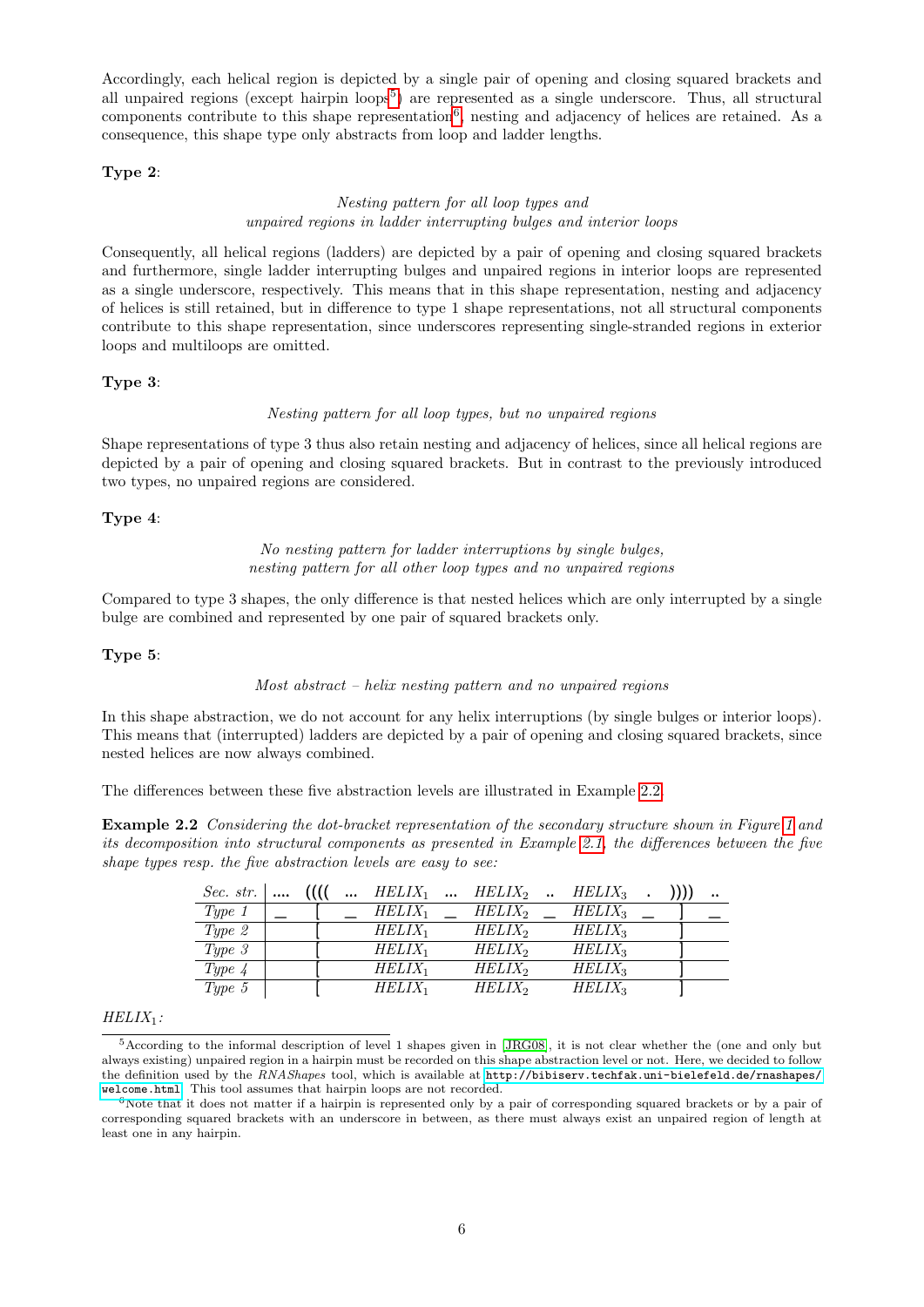|            |  |  |                | <i>Sec.</i> str. $ (($ | $\cdots$ |  |  |  |  |          |           |     |
|------------|--|--|----------------|------------------------|----------|--|--|--|--|----------|-----------|-----|
|            |  |  | Type 1         |                        |          |  |  |  |  |          |           |     |
|            |  |  | Type 2         |                        |          |  |  |  |  |          |           |     |
|            |  |  | $Type\ 3$      |                        |          |  |  |  |  |          |           |     |
|            |  |  | Type $\lambda$ |                        |          |  |  |  |  |          |           |     |
|            |  |  | $Type\ 5$      |                        |          |  |  |  |  |          |           |     |
| $ELIX_2$ : |  |  |                |                        |          |  |  |  |  |          |           |     |
|            |  |  |                |                        |          |  |  |  |  | $\cdots$ | $\bullet$ | ))) |
| Type 1     |  |  |                |                        |          |  |  |  |  |          |           |     |
| Type 2     |  |  |                |                        |          |  |  |  |  |          |           |     |

*HELIX*3*:*

 $HELIX<sub>2</sub>$ :

| $Sec. str.$ (1) | $\ddot{\phantom{a}}$ | $\ddot{\phantom{a}}$ | $\cdots$ |  | $\ddot{\phantom{a}}$ |  |
|-----------------|----------------------|----------------------|----------|--|----------------------|--|
| Type 1          |                      |                      |          |  |                      |  |
| Type 2          |                      |                      |          |  |                      |  |
| Type 3          |                      |                      |          |  |                      |  |
| Type $4$        |                      |                      |          |  |                      |  |
| Type 5          |                      |                      |          |  |                      |  |

*Type 3* | [ [ [ [ ] ] ] [ [ ] ] ] *Type 4* | [ [ [ ] ] [ [ ] ] ]  $Type 5$  | [ [ ] ] [ ] ]

#### **2.2.2 Shape Languages**

We now want to invent formal definitions of languages containing exactly all shapes of a certain type. At this point as well as for our further studies, we assume the reader to be familiar with basic notions from formal languages and grammars (see e.g. [\[HMU01\]](#page-17-19) or [\[Har78\]](#page-16-6) if needed).

For  $\mathcal{L}_i$  the language of all shapes of type i, our first goal is to provide a formal definition of language  $\mathcal{L}_1$ . We start by observing that for this type, the shape representation of a totally unpaired secondary structure is given by a single underscore, so  $\{\_\}$  must be a subset of language  $\mathcal{L}_1$ . On the other hand, each secondary structure not totally unpaired represents an exterior loop containing at least one helical region. The first (last) helical region in this exterior loop may be preceeded (followed) by a tail. Furthermore, there may be a join between two helical regions. This means that every secondary structure that is not completely unpaired and whose exterior loop contains  $n \geq 1$  adjacent helices can be represented as a word

$$
s = t_0({}^{a_1}u_1){}^{a_1}t_1 \cdots t_{n-1}({}^{a_n}u_n){}^{a_n}t_n,
$$

where  $a_i \geq 1, 1 \leq i \leq n$ ,  $t_j \in \{.\}^*, 0 \leq j \leq n$ , and each of the subwords  $u_1, \ldots, u_n$  must contain at least one (hairpin) loop. As by definition, helical regions, tails and joins contribute to this shape representation, any such secondary structure is mapped to a type 1 shape like  $v_0[w_1] \cdots v_{n-1}[w_n]v_n$ , where each of the words  $w_i$  is the morphic image of subword  $u_i$  of  $s, 1 \leq i \leq n$ , and every word  $v_i \in \{\_\}, \varepsilon$  the empty word. Thus, let  $\mathcal{L}_u = \{\_ \varepsilon\}$  be the language of the two possible morphic images of unpaired regions and let  $\mathcal{L}_l$ be the language containing exactly all morphic images of helices. Furthermore, let  $\mathcal{L}_{l_1u} := \mathcal{L}_{l_1}\mathcal{L}_u$  be the concatenation of these two languages. Obviously, any type 1 shape of the form  $v_0[w_1] \cdots v_{n-1}[w_n]v_n$ ,  $n \ge 1$ , is contained in the language  $\mathcal{L}_u \mathcal{L}_{l_1u}^+$  and thus, every possible secondary structure is mapped to a type 1 shape in  $\{\_\} \cup \mathcal{L}_u \mathcal{L}_{l_1 u}^+$ .

To get a structural characterization of  $\mathcal{L}_{l_1}$ , we observe that a helix may be a hairpin, which is represented by a word  $({}^{a} \cdot {}^{b})^{a}$ ,  $a \geq 1$ , in the secondary structure and mapped to the word []. But a helix may also be decomposed into a ladder, one or two bulges interrupting this ladder and another helix, whose helical region is the second part of this interrupted ladder. Hence, a given secondary structure may contain subwords  $(a+(b_u)^b)^a$ ,  $(a(b_u)^b)^a$  and  $(a+(b_u)^b)^a$ , for some  $a,b\geq 1$ , where  $(b_u)^b$  is again a helix. As both ladders and bulges interrupting loops contribute to type 1 representations, their morphic images are given by  $[\underline{\hspace{0.2cm}}[w]]$ ,  $[[w]]$  and  $[ [w]$ , respectively, where the subwords  $[w]$  are again contained in the language  $\mathcal{L}_{l_1}$ . Finally, a helix may be a multiloop and thus, the language  $\mathcal{L}_1$  can be characterized as follows:

**Definition 2.4** *The language*  $\mathcal{L}_1$  *containing exactly all type 1 shapes is given by*  $\mathcal{L}_1 := \{\_\} \cup \mathcal{L}_u \mathcal{L}_{l_1u}^+$ ,  $\mathcal{L}_u := \{\_\,,\varepsilon\}$ , for  $\mathcal{L}_{l_1}u := \mathcal{L}_{l_1}\mathcal{L}_u$  and  $\mathcal{L}_{l_1}$  the smallest language satisfying the following conditions:

$$
1. [ ] \in \mathcal{L}_{l_1}.
$$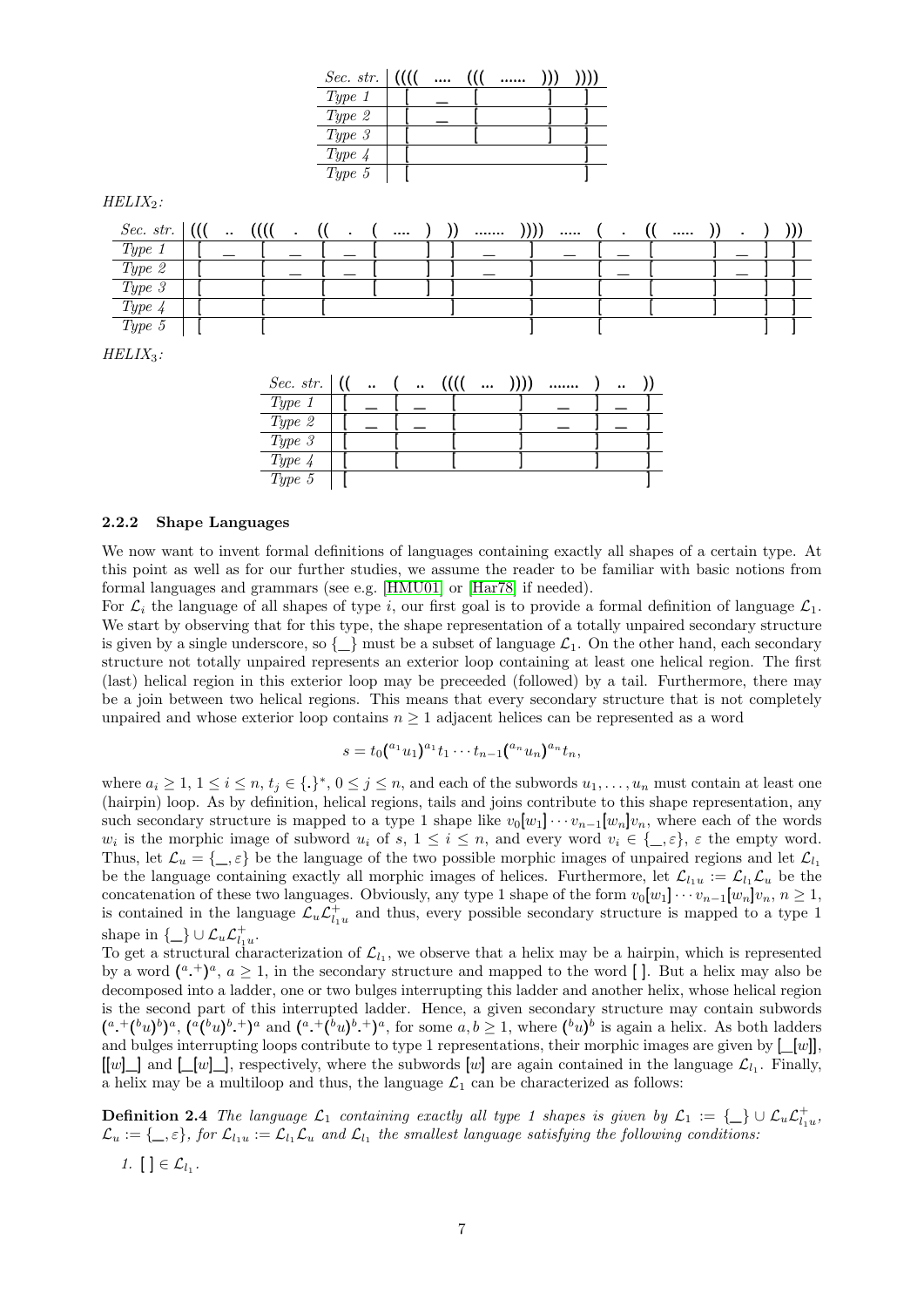- 2. If  $w \in \mathcal{L}_{l_1}$ , then  $[\underline{w}_l], [\underline{w}_l], [\underline{w}_l] \in \mathcal{L}_{l_1}$ .
- *3.* If  $w_1, \ldots, w_n \in \mathcal{L}_{l_1}, v_0, \ldots, v_n \in \mathcal{L}_u$  and  $n \geq 2$ , then  $[v_0w_1v_1w_2\ldots v_{n-1}w_nv_n] \in \mathcal{L}_{l_1}$ .

<span id="page-7-0"></span>Alternatively, a formal definition of the language  $\mathcal{L}_1$  could be given as follows:

**Definition 2.5** *The language*  $\mathcal{L}_1$  *containing exactly all type 1 shapes is given by*  $\mathcal{L}_1 := \{\_\} \cup \mathcal{L}_u \mathcal{L}_{l_1u}^+$ ,  $\mathcal{L}_u:=\{\_\,,\varepsilon\}$ , for  $\mathcal{L}_{l_1}u:= [\mathcal{L}_{l_1}]\mathcal{L}_u$  and  $\mathcal{L}_{l_1}$  the smallest language satisfying the following conditions:

$$
1. \varepsilon \in \mathcal{L}_{l_1}.
$$

- 2. If  $w \in \mathcal{L}_{l_1}$ , then  $\lfloor w \rfloor, [w] \rfloor, \lfloor w \rfloor \lfloor w \rfloor \in \mathcal{L}_{l_1}$ .
- *3.* If  $w_1, \ldots, w_n \in \mathcal{L}_{l_1}, v_0, \ldots, v_n \in \mathcal{L}_u$  and  $n \geq 2$ , then  $v_0[w_1]v_1[w_2] \ldots v_{n-1}[w_n]v_n \in \mathcal{L}_{l_1}$ .

We will use the second characterization, since it will be more useful for our further investigations.

As by definition, hairpin loops and unpaired regions in exterior loops and multiloops do not contribute to shape representations of type 2, a characterization of the language  $\mathcal{L}_2$  containing exactly all type 2 shapes can easily be obtained from that of the language  $\mathcal{L}_1$ . We immediately obtain:

**Definition 2.6** *The language*  $\mathcal{L}_2$  *containing exactly all type 2 shapes is given by*  $\mathcal{L}_2 := \{\varepsilon\} \cup \mathcal{L}_{l_2u}^+$ , where  $\mathcal{L}_{l_2u} := [\mathcal{L}_{l_2}]$  and  $\mathcal{L}_{l_2}$  is the smallest language satisfying the following conditions:

- 1.  $\varepsilon \in \mathcal{L}_{l_2}$ .
- 2. If  $w \in \mathcal{L}_{l_2}$ , then  $\lfloor w \rfloor, [w] \rfloor, \lfloor w \rfloor \lfloor w \rfloor \in \mathcal{L}_{l_2}$ .
- *3.* If  $w_1, ..., w_n \in \mathcal{L}_{l_2}$  and  $n \geq 2$ , then  $[w_1][w_2] \dots [w_n] \in \mathcal{L}_{l_2}$ .

The language  $\mathcal{L}_3$  containing exactly all type 3 shapes can easily be characterized by taking into account that all single-stranded regions are ignored in these shape representations. Hence, considering the definition of the language  $\mathcal{L}_1$  resp.  $\mathcal{L}_2$ , we obtain the following language definition for type 3 shapes:

**Definition 2.7** *The language*  $\mathcal{L}_3$  *containing exactly all type 3 shapes is given by*  $\mathcal{L}_3 := \{\varepsilon\} \cup \mathcal{L}_{l_3u}^+$ , where  $\mathcal{L}_{l_3u} := [\mathcal{L}_{l_3}]$  and  $\mathcal{L}_{l_3}$  is the smallest language satisfying the following conditions:

- 1.  $\varepsilon \in \mathcal{L}_{l_3}$ .
- 2. If  $w \in \mathcal{L}_{l_3}$ , then  $[w] \in \mathcal{L}_{l_3}$ .
- *3.* If  $w_1, ..., w_n \in \mathcal{L}_{l_3}$  and  $n \geq 2$ , then  $[w_1][w_2] \dots [w_n] \in \mathcal{L}_{l_3}$ .

Now, we want to give a formal definition of the language  $\mathcal{L}_4$  containing exactly all type 4 shape representations. Therefore, recall that their only difference to type 3 shapes is that nested helices are combined if the nesting is due to a helix interruption by a single bulge. As on abstraction level 4, nested helices are not yet combined if the nesting is caused by an interior loop but unpaired regions are always eliminated, it is obvious that a characterization of the language  $\mathcal{L}_4$  is given as follows:

**Definition 2.8** *The language*  $\mathcal{L}_4$  *containing* exactly all type 4 shapes is equal to the language  $\mathcal{L}_3$  *containing exactly all type 3 shapes.*

Finally, the language  $\mathcal{L}_5$  containing exactly all type 5 shapes can easily be characterized by modifying the definition of the language  $\mathcal{L}_3$ , such that no nesting patterns for interruptions of ladders (by single bulges or interior loops) are retained. This yields the following characterization:

**Definition 2.9** *The language*  $\mathcal{L}_5$  *containing exactly all type* 5 *shapes is given by*  $\mathcal{L}_5 := \{\varepsilon\} \cup \mathcal{L}_{l_5u}^+$ *, where*  $\mathcal{L}_{l_5u} := [\mathcal{L}_{l_5}]$  and  $\mathcal{L}_{l_5}$  is the smallest language satisfying the following conditions:

- 1.  $\varepsilon \in \mathcal{L}_{l_5}$ .
- 2. If  $w_1, \ldots, w_n \in \mathcal{L}_{l_5}$  and  $n \geq 2$ , then  $[w_1][w_2] \ldots [w_n] \in \mathcal{L}_{l_5}$ .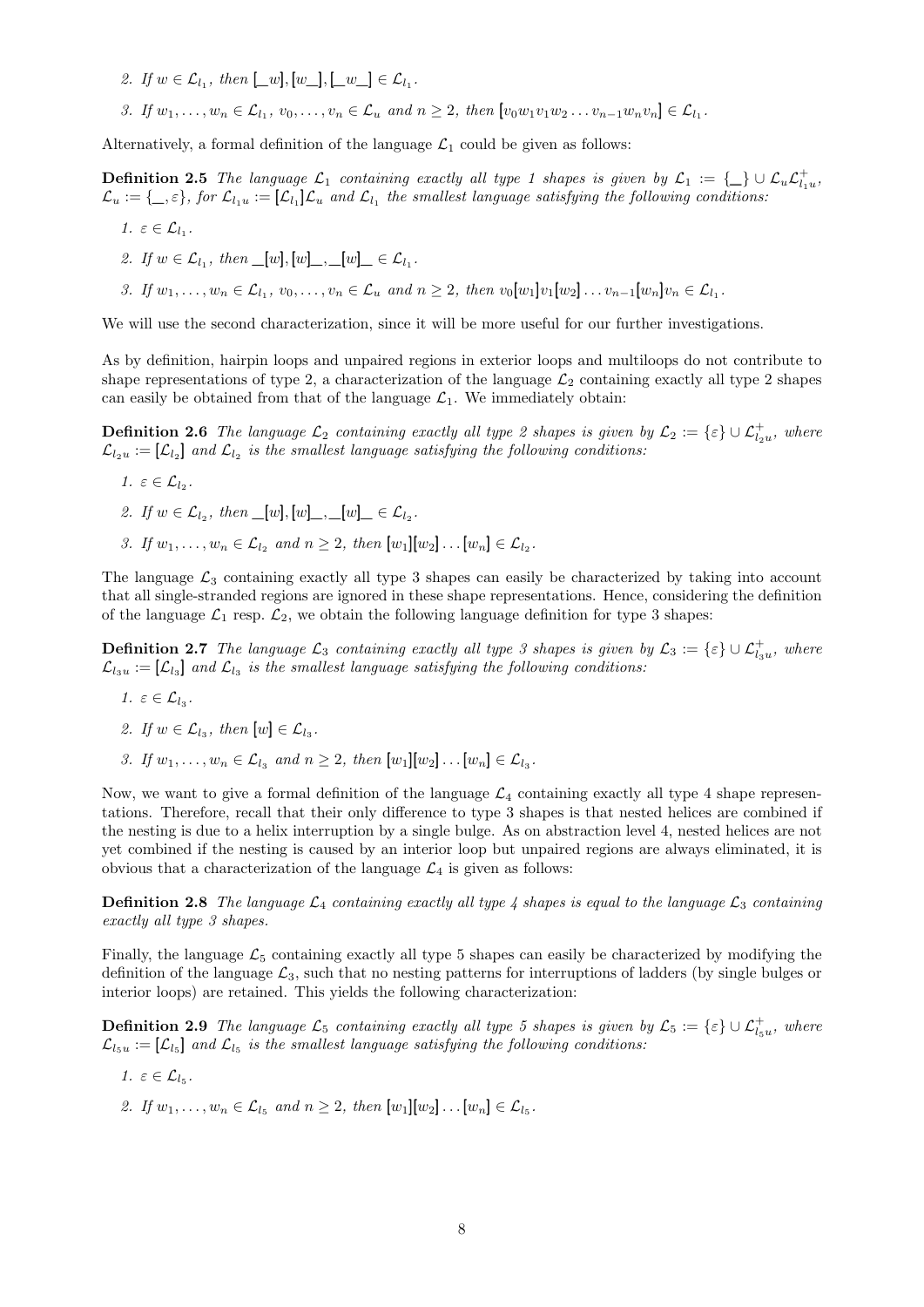#### **2.2.3 Shape Grammars**

The next goal is to find five unambiguous<sup>[7](#page-8-0)</sup> context-free grammars  $G_i$  with  $\mathcal{L}(\mathcal{G}_i) = \mathcal{L}_i$ ,  $1 \leq i \leq 5$ , where  $\mathcal{L}(\mathcal{G})$  denotes the language generated by  $\mathcal{G}$ .

First, we consider  $G_1$  with axiom  $S_1$ , observing that for this abstraction type, the shape representation of a totally unpaired secondary structure is given by a single underscore. So the first production rules might be  $S_1 \rightarrow A$  and  $S_1 \rightarrow \_$ , where A is the start symbol for all type 1 shapes representing a folded secondary structure. According to Definition [2.5,](#page-7-0) we observe that the language generated by nonterminal A must be equal to

$$
\mathcal{L}_1 \setminus \{\_\} = \mathcal{L}_u \mathcal{L}_{l_1 u}^+ \\
= \mathcal{L}_u[\mathcal{L}_{l_1}]\mathcal{L}_u \mathcal{L}_{l_1 u}^* \\
= \mathcal{L}_u[\mathcal{L}_{l_1}]\mathcal{L}_u(\{\varepsilon\} \cup \mathcal{L}_{l_1 u}^+) \\
= \mathcal{L}_u[\mathcal{L}_{l_1}](\mathcal{L}_u \cup \mathcal{L}_u \mathcal{L}_{l_1 u}^+) \\
= \mathcal{L}_u[\mathcal{L}_{l_1}](\mathcal{L}_u \cup \mathcal{L}_1 \setminus \{\_\}) \\
= \{\varepsilon, \_\}[\mathcal{L}_{l_1}](\{\varepsilon, \_\} \cup \mathcal{L}_1 \setminus \{\_\})
$$

Therefore, we use the productions  $A \to C[B]D$ ,  $C \to \varepsilon$ ,  $C \to \_$ , as well as  $D \to \varepsilon$ ,  $D \to \_$  and  $D \to A$ . Obviously, the language that is generated by starting with nonterminal  $B$  on the right-hand side of the production  $A \to C[B]D$  must be equal to  $\mathcal{L}_{l_1}$ . Thus, the expression [B] may generate a hairpin, a bulge interrupting a ladder, an interior loop interrupting a ladder or a ladder whose last pair is the foundation of a multiloop. Resorting to Definition [2.5](#page-7-0) again, we immediately observe that we have to use the production rules  $B \to \varepsilon$  (hairpin generating rule),  $B \to \Box$  [B] (generates a bulge interrupting a ladder on the left),  $B \to [B]$  (generates a bulge interrupting a ladder on the right),  $B \to [B]$  (interior loop generating rule) and  $B \to C[B]A$  (multiloop generating rule). Combining all these productions, we find the following grammar which, after a moment's reflection, proofs to be unambigous:

**Lemma 2.2** *A context-free grammar*  $G_1$  *unambiguously generating exactly the language*  $\mathcal{L}_1$  *is given by*  $\mathcal{G}_1 = (I, \Sigma, R, S_1)$ , where  $I = \{S_1, A, B, C, D\}$ ,  $\Sigma = \{\_,\_,\}\$  and R contains exactly the following rules:

$$
S_1 \to A, \qquad S_1 \to \_
$$
  
\n
$$
A \to C[B]D, \qquad B \to C[B]A, \quad B \to [B], \quad B \to [B] \_, \quad B \to [B] \_
$$
  
\n
$$
C \to \varepsilon, \qquad C \to \_
$$
  
\n
$$
D \to \varepsilon, \qquad D \to \_
$$

We may now proceed the same way we derived the characterizations of  $\mathcal{L}_i$  from that of  $\mathcal{L}_{i-1}$  in order to deduce grammar  $G_i$  from  $G_{i-1}$ ,  $2 \le i \le 5$ . All we have to take care of is that we don't introduce ambiguity while modifying the grammars.

**Lemma 2.3** *A context-free grammar*  $G_2$  *unambiguously generating exactly the language*  $\mathcal{L}_2$  *is given by*  $\mathcal{G}_2 = (I, \Sigma, R, S_2)$ *, where*  $I = \{S_2, A, B, D\}$ ,  $\Sigma = \{\_, [\,,] \}$  *and* R *contains exactly the following rules:* 

$$
S_2 \to A, \t S_2 \to \varepsilon,
$$
  
\n $A \to [B]D,$   
\n $B \to \varepsilon,$   $B \to [B]A, \t B \to [B], \t B \to [B]_-, \t B \to [B]_-,$   
\n $D \to \varepsilon,$   $D \to A.$ 

<span id="page-8-1"></span>**Lemma 2.4** *A context-free grammar*  $G_3$  *unambiguously generating exactly the language*  $\mathcal{L}_3$  *is given by*  $\mathcal{G}_3 = (I, \Sigma, R, S_3)$ , where  $I = \{S_3, A, B, D\}$ ,  $\Sigma = \{[,]\}$  and R contains exactly the following rules:

$$
S_3 \to A, \t S_3 \to \varepsilon,
$$
  
\n
$$
A \to [B]D, \t B \to \varepsilon, \t B \to [B]A, \t B \to [B],
$$
  
\n
$$
D \to \varepsilon, \t D \to A.
$$

**Lemma 2.5** *A context-free grammar*  $\mathcal{G}_4$  *unambiguously generating exactly the language*  $\mathcal{L}_4$  *is given by the grammar*  $\mathcal{G}_3$  *of Lemma [2.4.](#page-8-1)* 

<span id="page-8-0"></span><sup>7</sup>Unambiguity is necessary, as we later want to use these grammars to construct generating functions counting the numbers of type i shapes,  $1 \le i \le 5$ . If there are more than one leftmost derivations for a type i shape sh,  $1 \le i \le 5$ , then sh is counted more than once by the corresponding generating function.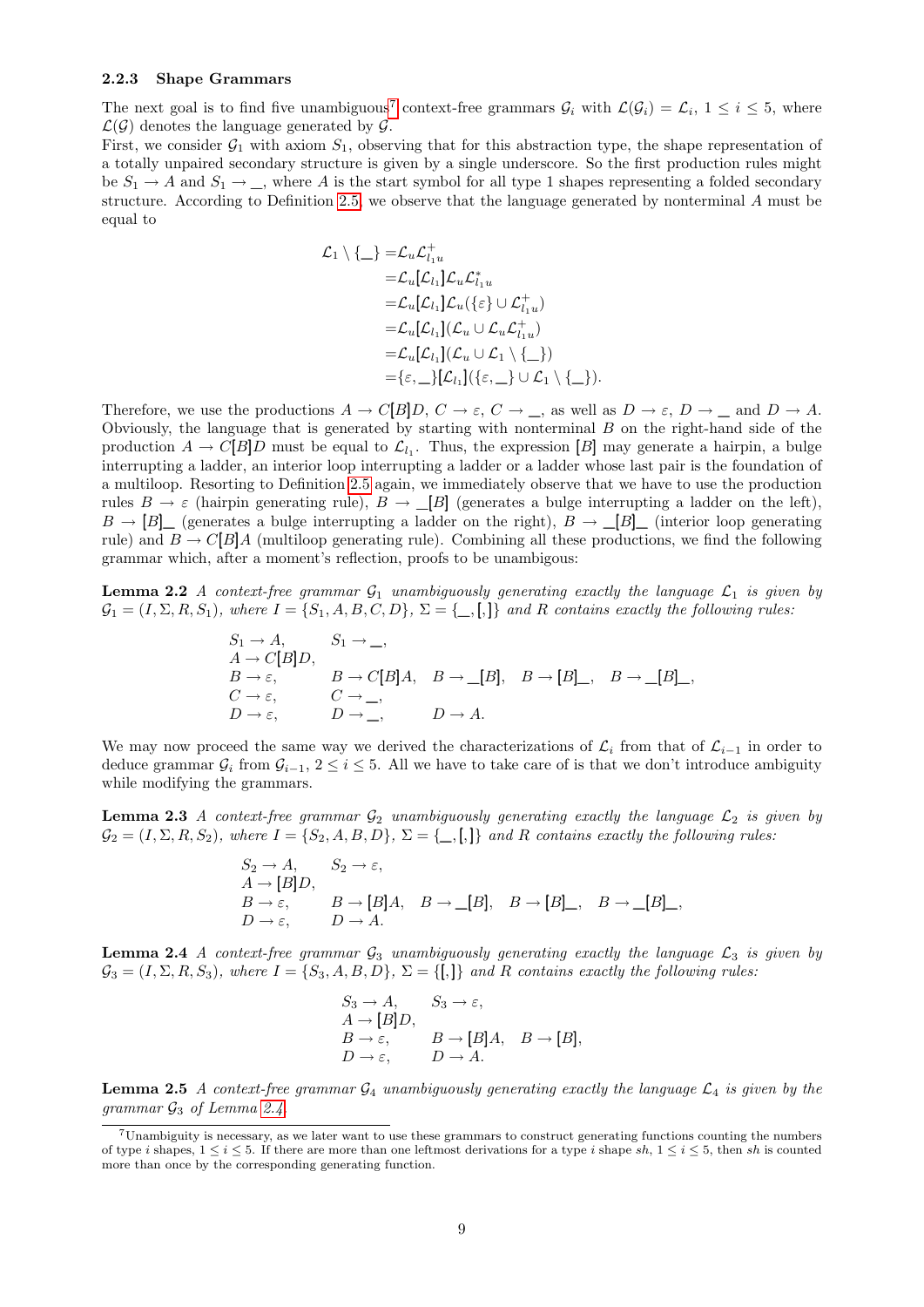| Type | Number of shapes                                                                                                                                                                |
|------|---------------------------------------------------------------------------------------------------------------------------------------------------------------------------------|
|      | $s_{1_n} \sim 2.40591^n \cdot 0.989959 \cdot n^{-3/2}$                                                                                                                          |
|      | $s_{2_n} \sim 2.0523^n \cdot 0.88639 \cdot n^{-3/2}$                                                                                                                            |
| 3, 4 | $s_{3_n} = s_{4_n} \sim ((-2)^n + 2^n) \cdot \sqrt{\frac{2}{\pi} (\frac{1}{n})^{3/2}} \approx ((-2.)^n + 2.^n) \cdot 0.797885 \cdot n^{-3/2}$                                   |
|      | $s_{5_n} \sim 3^{n/2} \left(1+(-1)^n\right) \cdot \sqrt{\tfrac{3}{2\pi}} \left(\tfrac{1}{n}\right)^{3/2} \approx 1.73205^n \left(1+(-1)^n\right) \cdot 0.690988 \cdot n^{-3/2}$ |

<span id="page-9-0"></span>**Table 1:** Precise asymptotics of the numbers  $s_{i_n}$  of type i shapes of size n,  $1 \leq i \leq 5$ .

**Lemma 2.6** *A context-free grammar*  $\mathcal{G}_5$  *unambiguously generating exactly the language*  $\mathcal{L}_5$  *is given by*  $\mathcal{G}_5 = (I, \Sigma, R, S_5)$ , where  $I = \{S_5, A, B, D\}$ ,  $\Sigma = \{[,]\}$  and R contains exactly the following rules:

> $S_5 \to A$ ,  $S_5 \to \varepsilon$ ,  $A \rightarrow [B]D,$  $B \to \varepsilon$ ,  $B \to [B]A$ ,  $D \to \varepsilon$ ,  $D \to A$ .

## **3 Number of Shapes**

We start this section by deriving combinatorial result for shapes, namely the number of type i shapes of size n, for each  $i \in \{1, \ldots, 5\}$ . In fact, we aim at determining asymptotical representations of the numbers  $s_{i_n}$ of type i shapes of size n,  $1 \le i \le 5$ . Note that asymptotics for  $s_{1n}$  and  $s_{5n}$  have already been determined in [\[LPC08\]](#page-17-20). We present them for the sake of completeness only.

**Theorem 3.1** *The numbers*  $s_{i_n}$  *of type i shapes*,  $1 \leq i \leq 5$ *, of size n,*  $n \to \infty$ *, are asymptotically given in Table [1.](#page-9-0)*

**Proof:** To obtain the desired results, we are going to use the method of *generating functions*<sup>[8](#page-9-1)</sup>. In particular, we first want to compute closed forms of ordinary generating functions  $S_i(z)$ ,  $1 \leq i \leq 5$ , counting the numbers  $s_{i_n}$  of type i shapes of size n and then apply Darboux's theorem [\[KW89\]](#page-17-21) to obtain the desired asymptotics for  $s_{i_n} = [z^n]S_i(z)$ ,  $1 \le i \le 5$ .<sup>[9](#page-9-2)</sup> According to Chomsky and Schützenberger [\[CS63\]](#page-16-7), those generating functions can be derived by

- translating the grammars  $\mathcal{G}_i$  into systems of equations for generating functions, and
- solving this system for the generating function  $S_i(z)$  associated with the axiom  $S_i$  of the grammar  $G_i$ .

During this translation, we have to keep track of the size of words to properly translate into the exponent of our generating functions' variable z, such that each shape of size n contributes to the coefficient at  $z<sup>n</sup>$ . However, since every terminal symbol of our language contributes 1 to the size of the shape represented, this can easily be done by introducing a factor  $z$  for each terminal symbol and a factor 1 for the empty word  $\varepsilon$ .

Considering the grammars  $\mathcal{G}_i$ ,  $1 \leq i \leq 5$ , the resulting systems of equations are given as follows:

• generating function  $S_1(z)$ :

$$
S_1(z) = A(z) + z,
$$
  
\n
$$
A(z) = C(z) \cdot z^2 \cdot B(z) \cdot D(z),
$$
  
\n
$$
B(z) = 1 + C(z) \cdot z^2 \cdot B(z) \cdot A(z) + z \cdot z^2 \cdot B(z) + z^2 \cdot B(z) \cdot z + z \cdot z^2 \cdot B(z) \cdot z,
$$
  
\n
$$
C(z) = 1 + z,
$$
  
\n
$$
D(z) = 1 + z + A(z).
$$
 (1)

• generating function  $S_2(z)$ :

<span id="page-9-3"></span>
$$
S_2(z) = A(z) + 1,
$$

<span id="page-9-1"></span><sup>&</sup>lt;sup>8</sup>Note that in this article, we will not recall the fundamental definitions and methods concerning generating functions. An introduction to generating functions and some of their uses in discrete mathematics can be found for example in [\[FS09,](#page-16-8) [Wil94\]](#page-17-22). Several pretty examples for generating functions can be found in [\[Com74\]](#page-16-9). Furthermore, for an introduction to some advanced methods that have to be used for more difficult problems, see for example [\[GK90\]](#page-16-10).

<span id="page-9-2"></span><sup>&</sup>lt;sup>9</sup>In this paper, we use  $[z^n]S(z)$  to denote the coefficient at  $z^n$  in the expansion of  $S(z)$  around  $z = 0$ .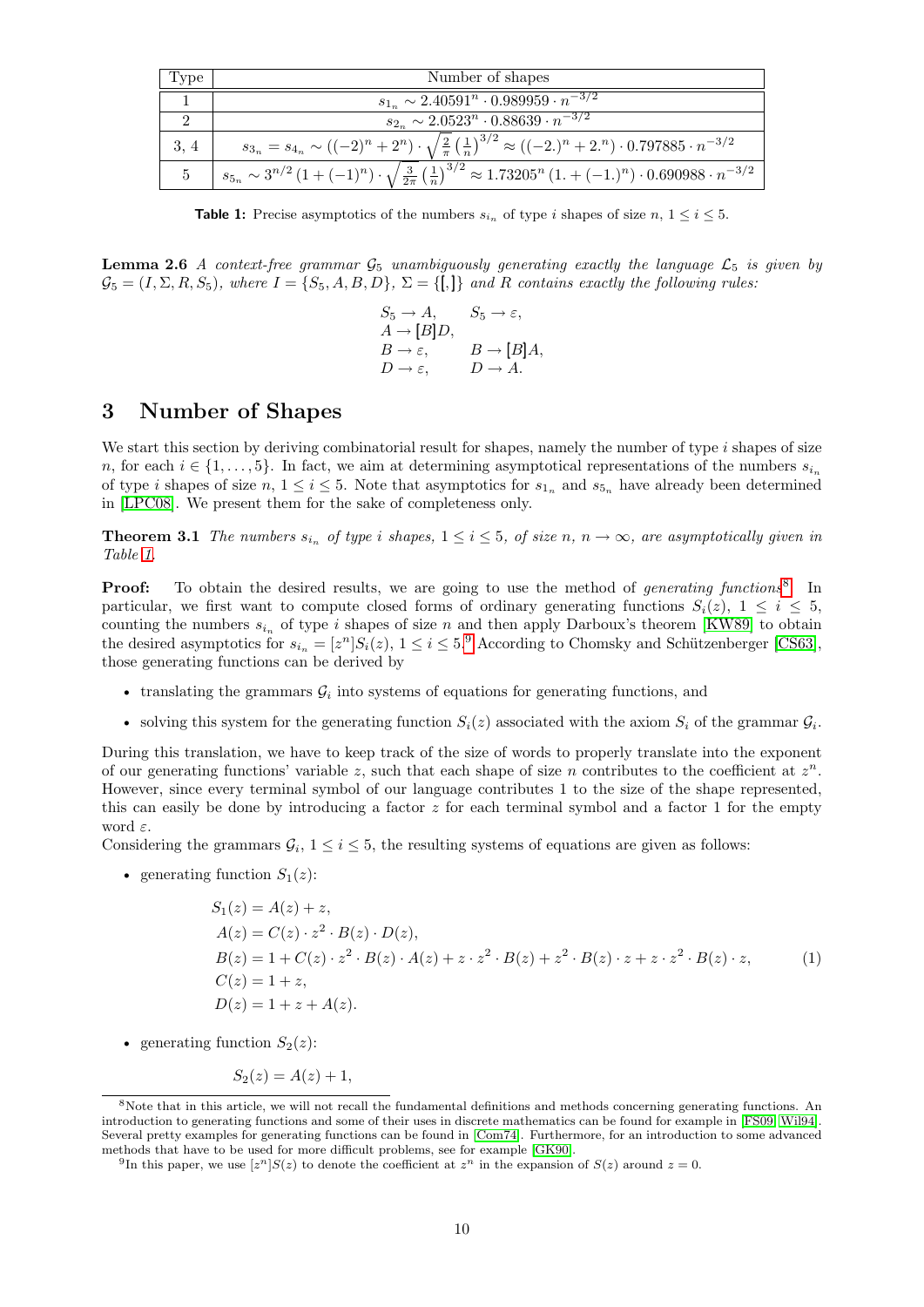$$
A(z) = z2 \cdot B(z) \cdot D(z),
$$
  
\n
$$
B(z) = 1 + z2 \cdot B(z) \cdot A(z) + z \cdot z2 \cdot B(z) + z2 \cdot B(z) \cdot z + z \cdot z2 \cdot B(z) \cdot z,
$$
  
\n
$$
D(z) = 1 + A(z).
$$

• generating functions  $S_3(z)$  and  $S_4(z)$ :

$$
S_3(z) = A(z) + 1,
$$
  
\n
$$
A(z) = z^2 \cdot B(z) \cdot D(z),
$$
  
\n
$$
B(z) = 1 + z^2 \cdot B(z) \cdot A(z) + z^2 \cdot B(z),
$$
  
\n
$$
D(z) = 1 + A(z).
$$

- generating function  $S_5(z)$ :
- $S_5(z) = A(z) + 1$ ,  $A(z) = z^2 \cdot B(z) \cdot D(z),$  $B(z) = 1 + z^2 \cdot B(z) \cdot A(z),$  $D(z) = 1 + A(z)$ .

After solving these systems for  $S_i(z)$ ,  $1 \le i \le 5$ , we can use Darboux's theorem [\[KW89\]](#page-17-21) to determine precise asymptotics for the *n*th coefficients  $(n \to \infty)$  of the five ordinary generating functions  $S_i(z)$ ,  $1 \le i \le 5$ . By choosing  $m = 0^{10}$  $m = 0^{10}$  $m = 0^{10}$  for the application of Darboux's theorem and afterwards computing series expansions of the resulting asymptotics about  $n \to \infty$ , we finally obtain the desired results.

<span id="page-10-1"></span>**Remark 3.1** There is an alternative approach to find the generating functions  $S_i(z)$ ,  $1 \le i \le 5$ : From our previous discussion, it should be obvious that a type i shape,  $2 \le i \le 5$ , results from a type 1 shape by deleting symbols according to the higher level of abstraction. This is in line with our grammars, where  $\mathcal{G}_i$ ,  $2 \leq i \leq 5$ , can be (re)constructed from  $\mathcal{G}_1$  by deleting production rules and nonterminal symbols. As a consequence, by making use of a multivariate generating function  $S(u, v, w, \dots)$ , which marks the different nonterminals on the right-hand side of different production rules of  $G_1$  by different variables, it would have been possible to simulate the construction of grammars  $\mathcal{G}_i$ ,  $2 \leq i \leq 5$ , by appropriate substitutions for the variables of  $S(u, v, w, \dots)$ . Assume for example that variable u  $(v, w \text{ resp.})$  has been used to uniquely mark symbol  $\Box$  within  $S_1 \rightarrow \Box$   $(C \rightarrow \Box, D \rightarrow \Box$  resp.). Then, setting  $(u, v, w) = (1, 0, 0)$  (instead of  $(z, z, z)$  for  $S_1(z)$ ) would give us  $S_2$ . This explains why all the asymptotics given in Table [1](#page-9-0) are of the same pattern having varying constants only; being able to trace back all the different shape levels to essentially the same generating function implies an algebraic transformation of variable  $z$  when changing from one level to the next. In our case, the transformation falls into the supercritical case of singularity analysis (see [\[FS09\]](#page-16-8) for details), in which the singular type for the function (and therefore the design of the asymptotic) remains unchanged.

## **4 Reduction of the Search Space**

We now want to focus on the main goal of this article, namely on quantifying the reduction of the search space when using the concept of abstract shapes. Therefore, we want to compare the number of secondary structures of size  $n -$  also termed type 0 shapes of size n in the sequel – to the number of different type i shapes that are morphic images of those secondary structures, for every  $i \in \{1, \ldots, 5\}$ . More precisely, for every  $i \in \{1, \ldots, 5\}$ , we want to compute the number of different type i shapes sh for which there exists a secondary structure s of size n such that s is mapped to sh when applying shape abstraction of level i.

Besides assuming the unrealistic minimal number of 1 for the length of a hairpin loop and a minimum number of 1 base pair in ladders, we will compute the desired results also under the assumption of a minimum number of 3 unpaired bases in hairpin loops and under the assumption that no isolated base pairs, i.e. no ladders consisting of less than 2 base pairs, can occur (see e.g. [\[GVR04\]](#page-16-0)).

It should be obvious that by not allowing hairpin loops of length less than 3 or by avoiding ladders of length less than 2, the number of feasible secondary structures is reduced significantly. The precise quantitative effect of these additional restrictions is captured by the following result:

<span id="page-10-0"></span> $10$ In the considered version of Darboux's theorem as given in [\[KW89\]](#page-17-21), the variable m is used to choose the number of terms for the computed asymptotic. In fact, by choosing  $m = 0$ , the resulting asymptotic consists of the leading term only.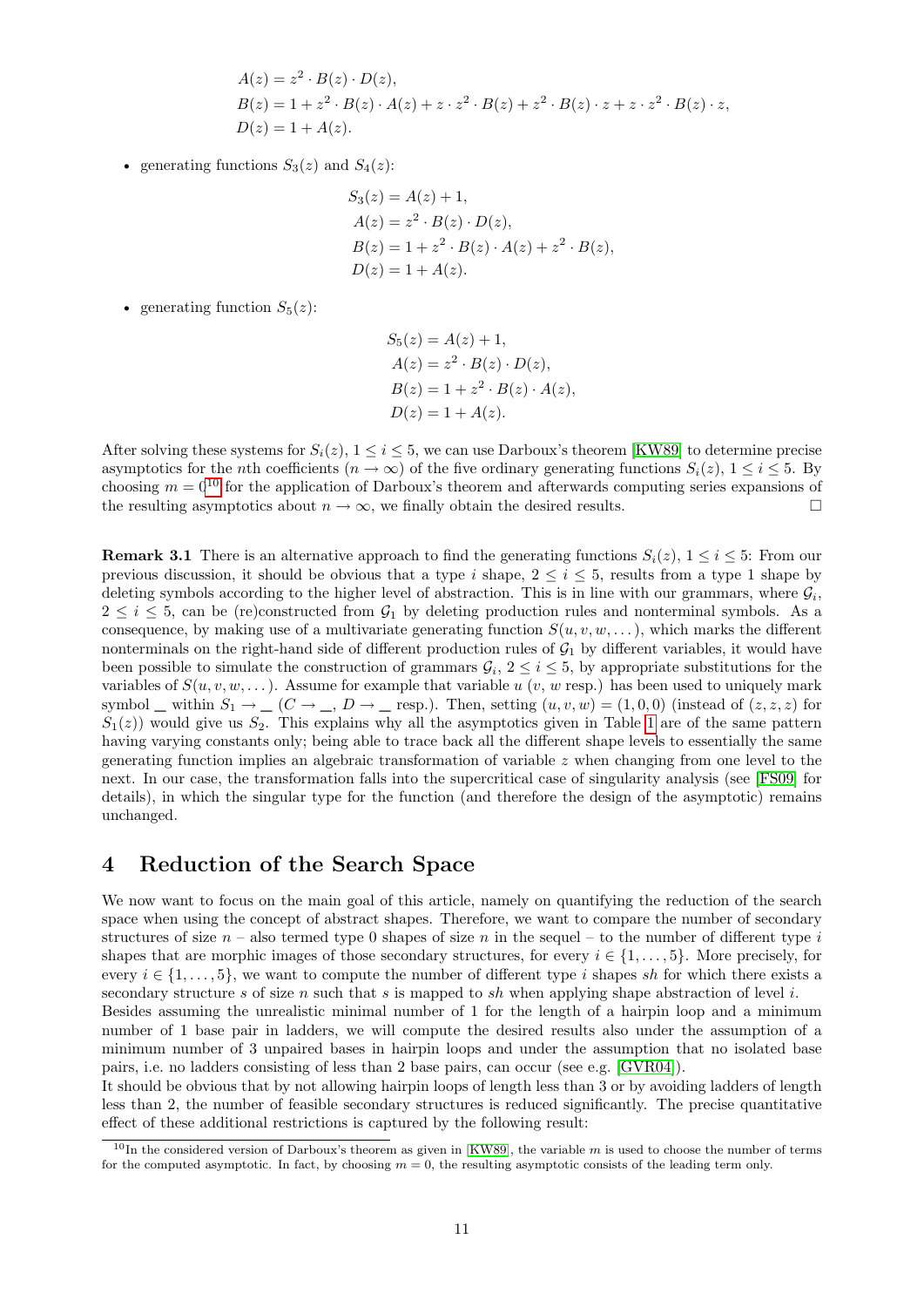|                            | Type           | Number of different shapes for<br>all secondary structures of size $n$ |
|----------------------------|----------------|------------------------------------------------------------------------|
| $min_{ladder} = 1$         | $\theta$       | $2.61803^n \cdot 1.10437 \cdot n^{-3/2}$                               |
|                            | 1              | $2.09188^n \cdot 1.50017 \cdot n^{-3/2}$                               |
| and                        | $\overline{2}$ | $1.84277n \cdot 1.65267 \cdot n^{-3/2}$                                |
| $minL_{hairpin} = 1$       | 3              | $1.66034n \cdot 1.71055 \cdot n^{-3/2}$                                |
|                            | $\overline{4}$ | $1.60804n \cdot 1.79677 \cdot n^{-3/2}$                                |
|                            | 5              | $1.51243^n \cdot 1.84657 \cdot n^{-3/2}$                               |
| $min_{\text{Lladder}} = 1$ | $\theta$       | $2.28879n \cdot 0.71312 \cdot n^{-3/2}$                                |
|                            | 1              | $1.80776^n \cdot 1.27613 \cdot n^{-3/2}$                               |
| and                        | $\overline{2}$ | $1.65404^n \cdot 1.50643 \cdot n^{-3/2}$                               |
| $minL_{hairpin} = 3$       | 3              | $1.4616^n \cdot 1.85429 \cdot n^{-3/2}$                                |
|                            | 4              | $1.42194n \cdot 2.04493 \cdot n^{-3/2}$                                |
|                            | 5              | $1.32218n \cdot 2.44251 \cdot n^{-3/2}$                                |
| $minL_{ladder} = 2$        | $\theta$       | $1.96798^n \cdot 2.1614 \cdot n^{-3/2}$                                |
|                            | 1              | $1.56947n \cdot 3.4426 \cdot n^{-3/2}$                                 |
| and                        | $\overline{2}$ | $1.43537n \cdot 3.88212 \cdot n^{-3/2}$                                |
| $minL_{hairpin} = 1$       | 3              | $1.33966^n \cdot 4.03737 \cdot n^{-3/2}$                               |
|                            | 4              | $1.32321^n \cdot 4.17456 \cdot n^{-3/2}$                               |
|                            | 5              | $1.26585n \cdot 4.37739 \cdot n^{-3/2}$                                |
| $minL_{ladder} = 2$        | $\theta$       | $1.84892^n \cdot 1.48483 \cdot n^{-3/2}$                               |
|                            | 1              | $1.47667n \cdot 3.04214 \cdot n^{-3/2}$                                |
| and                        | $\overline{2}$ | $1.37736^n \cdot 3.61323 \cdot n^{-3/2}$                               |
| $minL_{hairpin} = 3$       | 3              | $1.27614n \cdot 4.19348 \cdot n^{-3/2}$                                |
|                            | $\overline{4}$ | $1.26197n \cdot 4.42176 \cdot n^{-3/2}$                                |
|                            | 5              | $1.20259n \cdot 5.12777 \cdot n^{-3/2}$                                |

<span id="page-11-0"></span>**Table 2:** Asymptotics for the numbers  $s_0(n, \text{minL}_{\text{ladder}}, \text{minL}_{\text{hairpin}})$  of all secondary structures (type 0 shapes) of size n, as well as for the numbers  $m_i(n, \text{minL}_{\text{ladder}}, \text{minL}_{\text{hairpin}})$  of different type i shapes,  $1 \leq i \leq 5$ , that are morphic images of secondary structures of size n, assuming a minimum hairpin length minL<sub>hairpin</sub>  $\in \{1,3\}$ and a minimum ladder length minL<sub>ladder</sub>  $\in \{1,2\}$ .

**Theorem 4.1** *Under the assumption of each possible combination of a minimum hairpin loop length*  $\min\text{L}_{\text{hairpin}} \in \{1, 3\}$  and a minimum helix length  $\min\text{L}_{\text{ladder}} \in \{1, 2\}$ , the numbers  $m_i(n, \min\text{L}_{\text{ladder}}, \min\text{L}_{\text{hairpin}})$ *of different type i shapes,*  $1 \leq i \leq 5$ , that are morphic images of secondary structures of size n, n  $\rightarrow \infty$ , are *asymptotically given in Table [2.](#page-11-0)*

Note that for type 1 and type 5 shapes, the corresponding results under the assumption of a minimum hairpin length min $L_{\text{hairpin}} = 3$  and a minimum ladder length min $L_{\text{ladder}} = 1$  have already been determined by Lorenz et. al [\[LPC08\]](#page-17-20).

**Proof:** For the sake of simplicity, let us assume that  $\text{minL}_{\text{ladder}} = 1$  and  $\text{minL}_{\text{hairpin}} = 1$ . Let  $S_s$  be the combinatorial class of all secondary structures and let  $h_i: S_s \to S_i$  be the morphism mapping a secondary structure s to its type i shape sh,  $1 \le i \le 5$ . Then, for every  $i \in \{1, \ldots, 5\}$ , let

$$
\mathcal{M}_i := \{ sh \mid sh \in \mathcal{S}_i \land \exists s \in \mathcal{S}_s \ [|s| \ge 1 \land h_i(s) = sh] \}
$$

be the combinatorial class of all different type i shapes that are morphic images of secondary structures of any length,  $1 \leq i \leq 5$ . Thus, our goal is to compute an asymptotical representation of

$$
m_{i_n} := \text{card}(\mathcal{M}_{i_n}),
$$

where

$$
\mathcal{M}_{i_n} := \{ sh \mid sh \in \mathcal{S}_i \land \exists s \in \mathcal{S}_s \ [|s| = n \land h_i(s) = sh] \}.
$$

To reach this goal, we will make use of the fact that the number of different type  $i$  shapes that are morphic images of secondary structures of size  $n$  is equal to the number of different type  $i$  shapes that are morphic images of secondary structures of size *at most* n, for each  $i \in \{1, \ldots, 5\}$ . In fact, for each length  $n \ge 1$ ,

$$
\mathcal{M}_{i_n} = \{ sh \mid sh \in \mathcal{S}_i \land \exists s \in \mathcal{S}_s \ [ \vert s \vert \leq n \land h_i(s) = sh \} \},
$$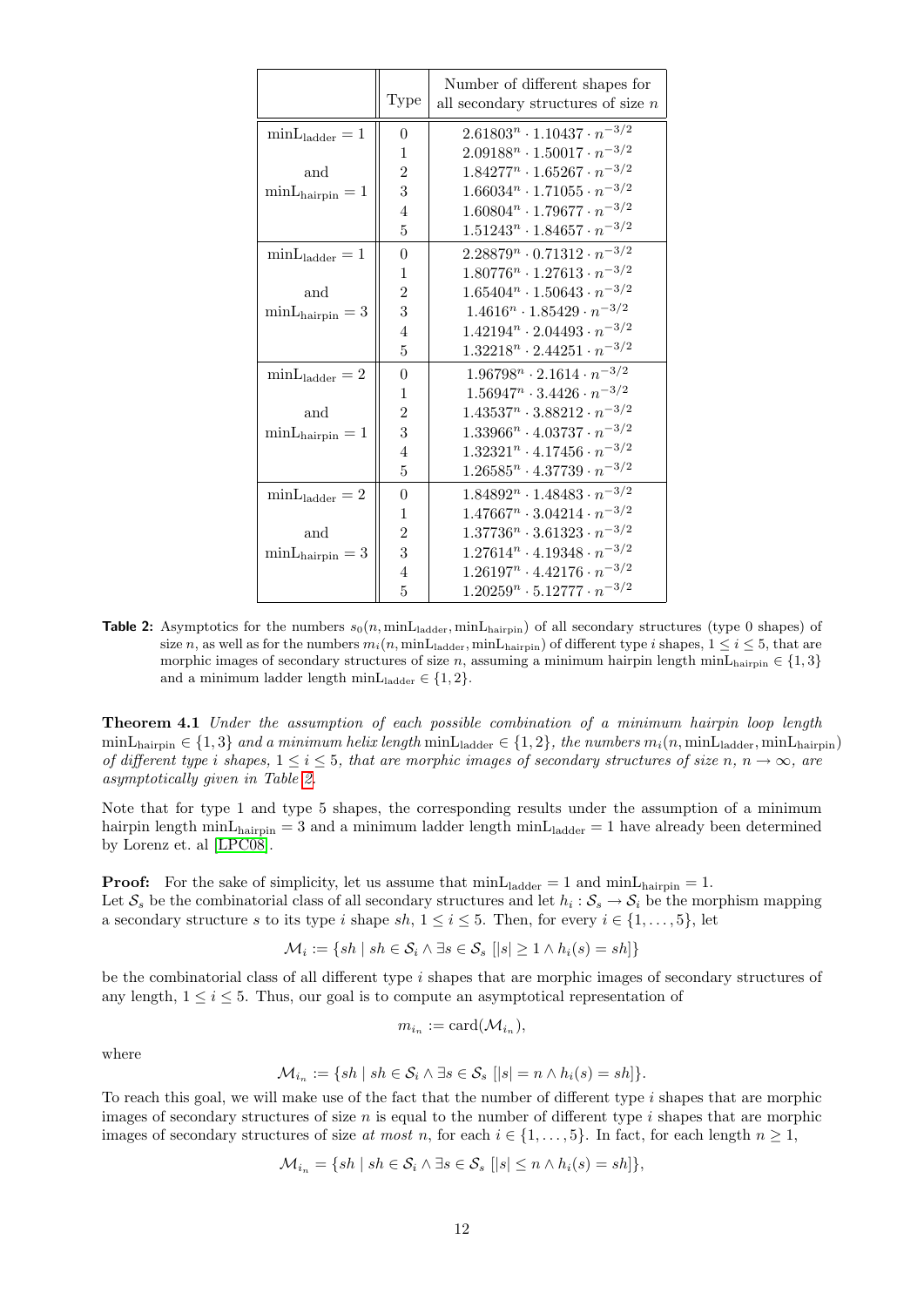$1 \leq i \leq 5$ , holds, which results from the observation that every secondary structure can be prolongated to an arbitrary size without changing its image under  $h_i$ ,  $1 \le i \le 5$ , e.g. by inserting a run of dots in the dot-bracket representation. For details, see [\[LPC08\]](#page-17-20) and the discussion below.

Using this observation, it becomes easy to construct the ordinary generating function

$$
M_1(z) = \sum_{n \ge 0} m_{1_n} z^n
$$

of the counting sequence  $(m_{1_n})_{n\geq 0}$ . Here, variable z keeps track of the maximum size of secondary structures  $s \in \mathcal{S}_s$ , while the coefficient at  $z^n$  provides the number of different type 1 shapes that result from these secondary structures. By modifying system [\(1\)](#page-9-3), we construct a system of equations which can be solved for  $M_1(z)$  to get a closed form of the generating function in question. Obviously, any secondary structure s is mapped by the morphism  $h_1$  to a type 1 shape sh with  $|sh| = j \leq |s|$ . This means that shape sh would make a contribution of  $z^{|sh|} = z^j$  to the generating function  $S_1(z) = \sum_{sh' \in S_1} z^{|sh'|}$  when not "modifying" its size. But we need sh to make a contribution of  $z^{(|sh|+p_0)+p} = z^{(j+p_0)+p}$  for each  $p \ge 0$ , where  $p_0 \ge 0$ is the number of additional symbols needed to construct a secondary structure s of minimum size with  $h_1(s) = sh$ . For this reason, we adapt the size of shapes by changing the contribution of the right-hand side of several equations in system [\(1\)](#page-9-3) to their generating function counterparts by multiplying appropriate factors  $z$  to certain summands.

To find out which of the summands must be adapted in which way, consider for example the morphic image of the secondary structure sec given in Example [2.1](#page-3-2) and the corresponding type 1 shape sh presented in Example [2.2.](#page-5-2) As we already mentioned, by using the morphism  $h_1$ , this shape sh is obtained from any secondary structure  $s'$  that has

- the same number of unpaired regions,
- the same number of paired regions and the
- same order of adjacent and nested substructures as the secondary structure sec.

The only differences are the lengths of the unpaired and paired regions. Hence, for a large value of n, there are plenty of different secondary structures  $s'$  of size at most n having these properties and being mapped to shape sh. Therefore, we start by considering a secondary structure s with minimum size among all these secondary structures; shape sh will then be made to contribute to any size  $n \geq |s|$ , as we may stretch s by inserting symbols  $\cdot$  without changing its image with respect to  $h_1$ .

Obviously, this minimum secondary structure  $s$  could easily be obtained from the shape  $sh$  as follows: First, substitute each underscore with a dot, each opening squared bracket [ with and opening bracket ( and each closing squared bracket ] with a closing bracket ). Afterwards, the desired secondary structure obviously consists of exactly |sh| symbols. But we must recall that hairpin loops are not recorded explicitly in type 1 shapes, i.e. are not given as an underscore representing an unpaired region. For this reason, we have to additionally add a dot for each hairpin loop during the construction of the minimum secondary structure s, as each hairpin loop must consist of at least one unpaired nucleotide. Assuming that the shape sh contains  $p_0$  subwords [], then the constructed structure s has length  $|s| = |sh| + p_0$ . Thus, this minimum secondary structure s would make a contribution to the coefficient at  $z^{|s|} = z^{|sh|+p_0}$  to a generating function in which z marks size.

Furthermore, as the type 1 shape sh is generated by the morphism  $h_1$  for any secondary structure s' which differs only in the lengths of the unpaired and paired regions from the minimum secondary structure s, the shape sh must make a contribution to the coefficient at  $z^{|sh|+p_0+p}$  of generating function  $M_1(z)$  for each  $p \ge 0$ . In fact, if the underlying context-free grammar  $\mathcal{G}_1$  generates a single type 1 shape sh, then sh must imply a term

$$
\sum_{p\geq 0} z^{|sh|+p_0+p} = \left(\sum_{p\geq 0} z^p\right) \cdot z^{|sh|+p_0} = \left(\sum_{p\geq 0} z^p\right) \cdot z^{|s|} = \frac{1}{1-z} \cdot z^{|s|}
$$

to generating function  $M_1(z)$ .

Due to these observations, it is easy to see that we first have to multiply a factor z *inserting* a single-stranded region of length 1 to each summand on the right-hand sides of system  $(1)$  that correspond to a rule of  $G_1$  that generates a pair of brackets<sup>[11](#page-12-0)</sup> [] representing the type 1 abstraction of a hairpin loop. By multiplying these factors, we ensure that the considered shape sh contributes to the coefficient at  $z^{|sh|+p_0} = z^{|s|}$ . Second,

<span id="page-12-0"></span><sup>&</sup>lt;sup>11</sup>Within our grammar, the rule  $B \to \varepsilon$  generates from a sentential form ... [B] ... such a pair of brackets and therefore has to be weighted by a factor z.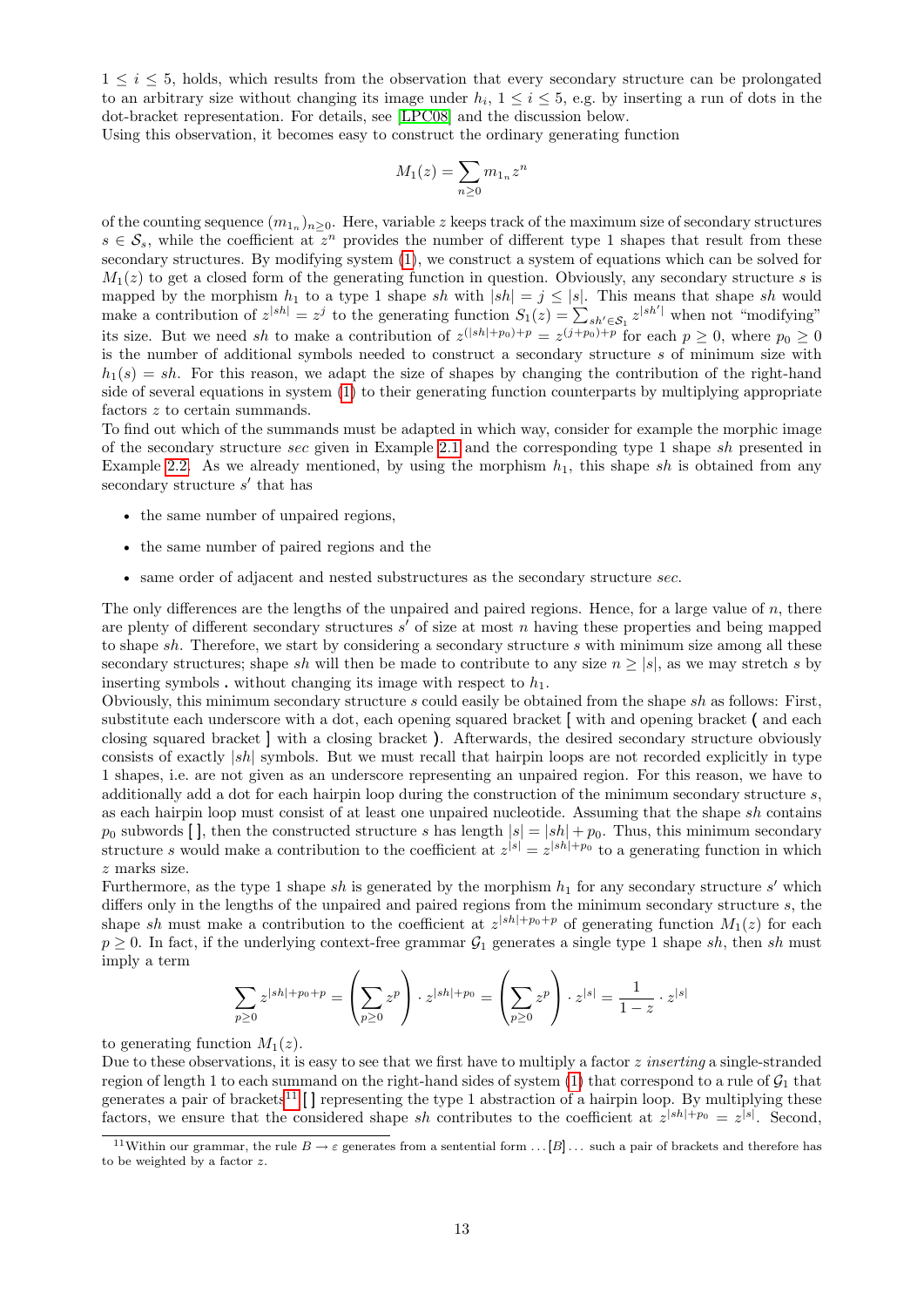we obviously have to multiply the right-hand side of the first equation of the resulting modified system [\(1\)](#page-9-3) by the factor  $\frac{1}{1-z}$  representing an arbitrary blow-up of size. The final system of equations is then given as follows:

$$
M_1(z) = \frac{1}{1-z} \cdot (A(z) + z),
$$
  
\n
$$
A(z) = C(z) \cdot z^2 \cdot B(z) \cdot D(z),
$$
  
\n
$$
B(z) = z \cdot 1 + C(z) \cdot z^2 \cdot B(z) \cdot A(z) + z^2 \cdot B(z) \cdot (2 \cdot z + z^2),
$$
  
\n
$$
C(z) = 1 + z,
$$
  
\n
$$
D(z) = 1 + z + A(z),
$$

It has to be solved for  $M_1(z)$  to obtain a closed form of the desired generating function  $M_1(z)$ . Now, after the previous discussion, it should be clear that when we are assuming variable minimum lengths minLladder and minLhairpin for helical regions and hairpin loops, respectively, we have to consider the following system, which can immediately be obtained from the previously presented one:

$$
M_1(z) = \frac{1}{1-z} \cdot (A(z) + z),
$$
  
\n
$$
A(z) = C(z) \cdot z^{2 \cdot \min_{\text{Ladder}}} \cdot B(z) \cdot D(z),
$$
  
\n
$$
B(z) = z^{\min_{\text{Lhairpin}}} \cdot 1 + C(z) \cdot z^{2 \cdot \min_{\text{Ladder}}} \cdot B(z) \cdot A(z) + z^{2 \cdot \min_{\text{Ladder}}} \cdot B(z) \cdot (2 \cdot z + z^2),
$$
  
\n
$$
C(z) = 1 + z,
$$
  
\n
$$
D(z) = 1 + z + A(z).
$$

In the same way, we can easily construct the corresponding four systems of equations for the remaining four different shape abstraction levels  $i \in \{2, \ldots, 5\}$ . These four systems are given as follows:

• Type 2 shapes:

$$
M_2(z) = \frac{1}{1-z} \cdot (A(z) + z \cdot 1),
$$
  
\n
$$
A(z) = z^{2 \cdot \min_{\text{Ladder}}} \cdot B(z) \cdot D(z),
$$
  
\n
$$
B(z) = z^{\min_{\text{Lairpin}}} \cdot 1 + z^{2 \cdot \min_{\text{Ladder}}} \cdot B(z) \cdot A(z) + z^{2 \cdot \min_{\text{Ladder}}} \cdot B(z) \cdot (2 \cdot z + z^2),
$$
  
\n
$$
D(z) = 1 + A(z).
$$

• Type 3 shapes:

$$
M_3(z) = \frac{1}{1-z} \cdot (A(z) + z \cdot 1),
$$
  
\n
$$
A(z) = z^{2 \cdot \min_{\text{Ladder}}} \cdot B(z) \cdot D(z),
$$
  
\n
$$
B(z) = z^{\min_{\text{Lairpin}}} \cdot 1 + z^{2 \cdot \min_{\text{Ladder}}} \cdot B(z) \cdot A(z) + z \cdot z^{2 \cdot \min_{\text{Ladder}}} \cdot B(z),
$$
  
\n
$$
D(z) = 1 + A(z).
$$

• Type 4 shapes:

$$
M_4(z) = \frac{1}{1-z} \cdot (A(z) + z \cdot 1),
$$
  
\n
$$
A(z) = z^{2 \cdot \min_{\text{Ladder}}} \cdot B(z) \cdot D(z),
$$
  
\n
$$
B(z) = z^{\min_{\text{Lairpin}}} \cdot 1 + z^{2 \cdot \min_{\text{Ladder}}} \cdot B(z) \cdot A(z) + z \cdot z^{2 \cdot \min_{\text{Ladder}}} \cdot B(z) \cdot z,
$$
  
\n
$$
D(z) = 1 + A(z).
$$

• Type 5 shapes:

$$
M_5(z) = \frac{1}{1-z} \cdot (A(z) + z \cdot 1),
$$
  
\n
$$
A(z) = z^{2 \cdot \min_{\text{Ladder}}} \cdot B(z) \cdot D(z),
$$
  
\n
$$
B(z) = z^{\min_{\text{Lhairpin}}} \cdot 1 + z^{2 \cdot \min_{\text{Ladder}}} \cdot B(z) \cdot A(z),
$$
  
\n
$$
D(z) = 1 + A(z).
$$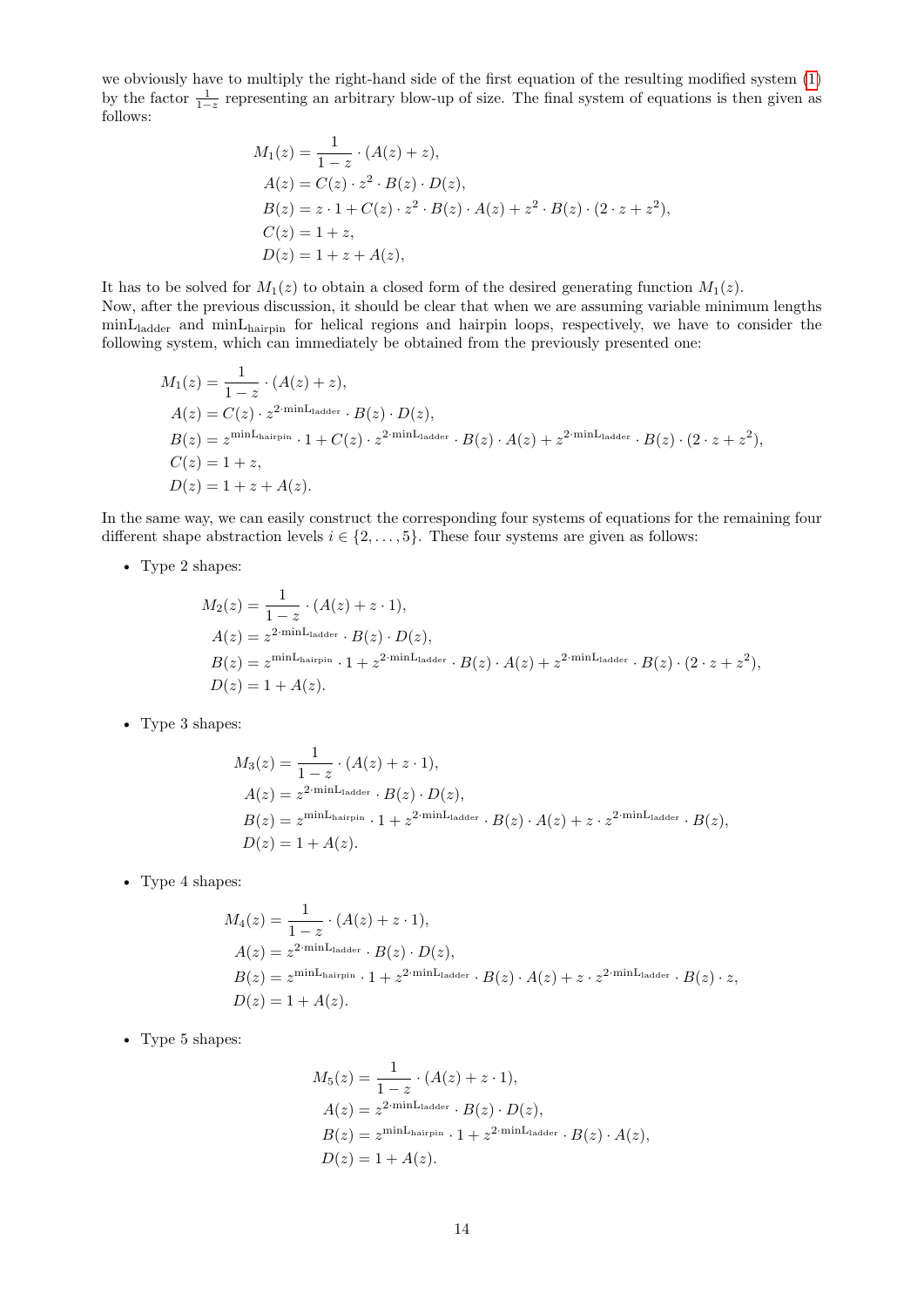Note that now, the cases of type 3 and type 4 shapes differ, since the structural identical shapes of both abstraction levels possess different preimages.

Now, for each  $i \in \{1, \ldots, 5\}$ , we can solve the respective system for type i shapes for the variable  $M_i(z)$ . This way, we obtain the generating functions  $M_i(z, \text{minL}_{\text{ladder}}, \text{minL}_{\text{hairpin}}), 1 \leq i \leq 5$ . Applying Darboux's theorem (with the choice  $m = 0$ ) and computing series expansions of the resulting asymptotics about  $n \to \infty$ afterwards, we obtain the asymptotics for  $m_i(n, \text{minL}_{\text{ladder}}, \text{minL}_{\text{hairpin}}), 1 \le i \le 5$ , as given in the theorem.  $\Box$ 

**Remark 4.1** Note that building on Remark [3.1,](#page-10-1) the inflation of shapes in order to recover its structural parents again could have been traced back to appropriate substitutions for a multivariate generating function derived from  $\mathcal{G}_1$ . Like before, this would yield the supercritical case of singularity analysis explaining the constant pattern of all the asymptotics given in Table [2.](#page-11-0)

To be able to quantify the reduction of the search space when using the concept of abstract shapes, we have to consider the following result:

**Theorem 4.2** *Under the assumption of each possible combination of a minimum hairpin loop length*  $min\text{L}_{\text{hairpin}} \in \{1,3\}$  *and a minimum helix length*  $min\text{L}_{\text{ladder}} \in \{1,2\}$ *, the resulting asymptotical numbers*  $s_0(n, \text{minL}_{\text{hader}}, \text{minL}_{\text{hairpin}})$  *of secondary structures (type 0 shapes) of size* n,  $n \to \infty$ *, are those given in Table [2.](#page-11-0)*

This theorem can easily be proven using the same techniques as before. Furthermore, most (if not all) of the asymptotics presented can be found somewhere in the literature. Accordingly, we omit a proof.

## **5 Discussion**

Now, we are finally able to discuss and compare the derived results (where primary structure is not considered). Later on, we will discuss why the derivation of similar results under the assumption of a more realistic model (which takes primary structure into account) remains on open challenge.

### **5.1 Abstract Shapes – Combinatorial Point of View**

Considering Table [2,](#page-11-0) it is easy to observe that all asymptotics grow exponentially in  $n$ , where the base of the exponential growth of the number of secondary structures of size  $n$  is significantly larger than that for the different types of shapes – as expected.

Next, we want to compare the number of secondary structures of size  $n$  to the number of different type  $i$ shapes that are morphic images of those secondary structures, for every  $i \in \{1, \ldots, 5\}$ . Therefore, for each of our four possible choices of minLladder and minLhairpin, we consider a plot containing all the resulting asymptotics for  $s_0(n, \text{minL}_{\text{ladder}}, \text{minL}_{\text{hairpin}})$  and  $m_i(n, \text{minL}_{\text{ladder}}, \text{minL}_{\text{hairpin}})$ ,  $1 \le i \le 5$ . As all these asymptotics grow exponentially in  $n$ , it is appropriate to plot them using a logarithmic scale. The resulting plots are shown in Figure [3.](#page-15-0)

It can easily be seen that the derived results are conform to the definition of type 1 shapes as the most accurate and of type 5 shapes as the most abstract shape type. Moreover, there is the expected order of graphs, i.e. the different shape levels are in fact ordered by their degree of abstraction. Furthermore, the consideration of the logarithmic plot for the choice of  $min_{\text{Ladder}} = min_{\text{hairpin}} = 1$  shown in the upper left corner of Figure [3](#page-15-0) leads to the conclusion that abstracting from loop and stack lengths (mapping secondary structures to type 1 shapes) is not only the first, but also the biggest step for reducing the search space. Additionally, abstracting from single-stranded regions in multiloops and exterior loops (difference from type 1 to type 2 shape abstractions) yields only a smaller but still comparatively large additional reduction. However, abstracting from bulges interrupting ladders and single-stranded regions in interior loops (difference from type 2 to type 3 shape abstractions) results in a search space reduction of similar size as the previous one. The definitely smallest step is made when reducing the search space by only partially abstracting from nesting of helices, more precisely by combining nested helices only if the nesting is due to an interruption by a single bulge (difference from type 3 to type 4 shape abstractions). Also a significant but comparatively small final reduction of the search space is reached by additionally abstracting from nesting of helices caused by interior loop interruptions and hence combining all nested helices (difference from type 4 to type 5 shape abstractions). As expected, the other three plots shown in Figure [3](#page-15-0) lead to similar conclusions.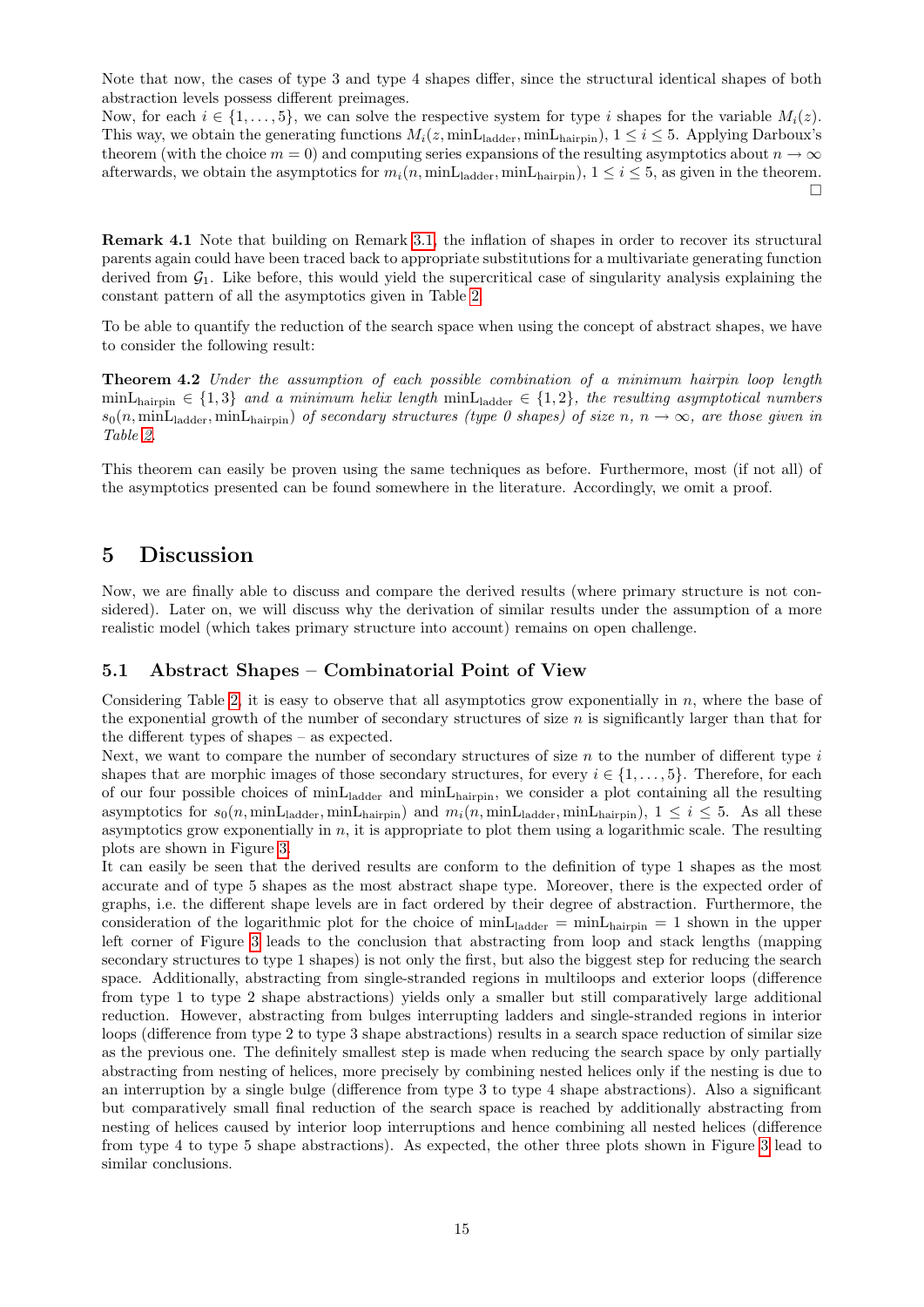

<span id="page-15-0"></span>**Figure 3:** Asymptotics of the number  $s_0(n, \text{minL}_{\text{ladder}}, \text{minL}_{\text{hation}})$  of secondary structures of size n and of the numbers  $m_i(n, \text{minL}_{\text{ladder}}, \text{minL}_{\text{hairpin}})$  of different type i shapes,  $1 \le i \le 5$ , that are morphic images of secondary structures of size n, for each possible combination of  $min<sub>hairpin</sub> \in \{1, 3\}$  and  $min<sub>Lladder</sub> \in \{1, 2\}$ , respectively, logarithmically scaled.

Furthermore, considering all four plots shown in Figure [3,](#page-15-0) we observe that the reduction of the search space is maximal for minL<sub>ladder</sub> = 2 and minL<sub>hairpin</sub> = 3. Consequently, the maximum reduction of the search space is reached for the most realistic secondary structure model.

### **5.2 Taking Primary Structure into Account**

In the previous section, we have considered all secondary structures of size  $n$ , i.e. all possible two-dimensional foldings, under a pure combinatorial model. That way, primary structure has completely been disregarded. A more realistic consideration should start with a random primary structure s of size n, considering only those secondary structures that are compatible with s according to base pairing. It would then be most interesting to apply shape abstractions to those random foldings and to determine their quantitative behavior. Accordingly, Giegerich and co-workers introduced the terms (concrete) folding space and (abstract) shape space which can be defined as follows [\[GVR04\]](#page-16-0):

**Definition 5.1** *For a given RNA sequence (primary structure)* s*, its (concrete) folding space* F(s) *is the set of all legal secondary structures according to the rules of base pairing. For each*  $i \in \{1, \ldots, 5\}$ *, its (abstract) shape space is*  $P_i(s) = \{h_i(x) \mid x \in F(s)\}\$ , where  $h_i : S_s \to S_i$  is the morphism mapping secondary structures *to type i shapes,*  $1 \leq i \leq 5$ *.* 

A well-known procedure to keep track of primary structure in enumeration of secondary structures is to make use of the concept of *stickiness*. Assuming that a random primary structure is generated according to a Bernoulli experiment, where symbol X shows up with probability  $p_X$ ,  $X \in \{A, C, G, U\}$ , the probability p that two random nucleotides may have a hydrogen bond is given by  $2(p_A p_U + p_C p_G)$  (Watson-Crick pairings only). This probability is usually called stickiness and of course can easily be adapted to further notions of complementarity. The interesting point about this model is its easy translation into enumeration procedures. Multiplying each terminal representing a paired nucleotide within our grammars by  $\sqrt{p}z$  instead of z introduces generating functions whose coefficients are the expected number of secondary structures compatible with a random primary structure (see [\[Neb04\]](#page-17-17) for details). This provides asymptotic results for the expected size of the folding space which we present in the appendix. From a formal point of view,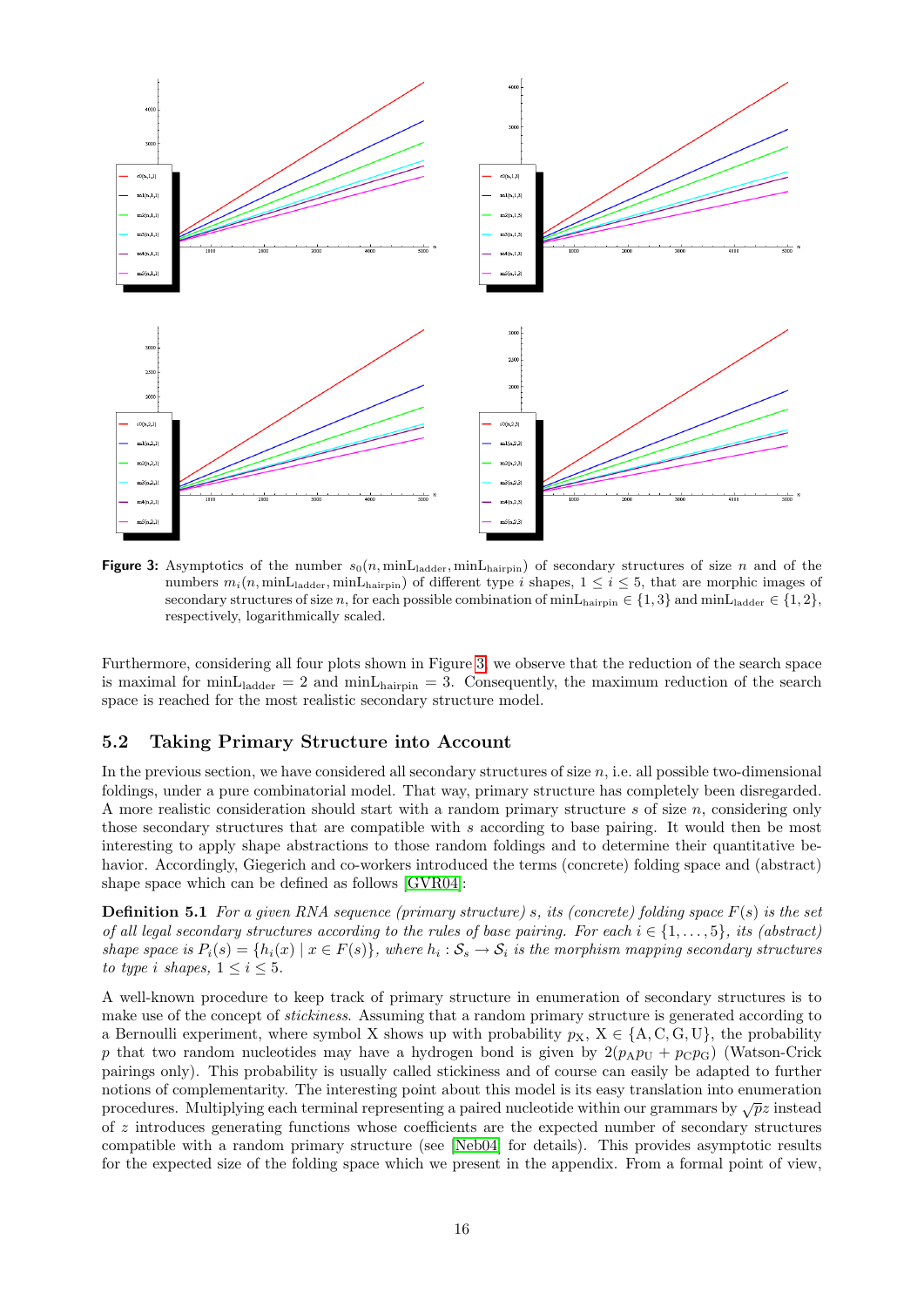the same could be done for shapes, weighting each [ and ] by  $\sqrt{p}$ . However, this procedure makes no sense because of the following reasons:

When weighting a pair of corresponding brackets  $\lceil \cdot \rceil$  within a shape by p, this – explained intuitively – corresponds to a statistical test which asks for the complementarity of two random nucleotides. However, if this test fails this does not imply that the shape considered may not be compatible with the primary structure at hand. It only says that we might have to shift the location of one or both brackets along the sequence of bases. Consider as an example the primary structure CCCCCGGGGG. Of course, we cannot locate a pair of brackets  $\iota$  of a shape within the block of Cs or the block of Gs, but obviously it is possible to assign a position to each bracket such that the corresponding symbols *match*.

Thus, to consider primary structure in context of shape abstractions, we would have to take care of all alternative positionings of the bracket symbols of the shape along the primary structure (recall that shapes abstract from the concrete position of helices). The number of these obviously grows when the sequence gets large compared to the size of the shape and we have to expect that finally, the probability for a shape to be compatible to a random sequence converges to 1. At the moment, it is not clear what the right analytic tool should be for such a study (generating functionology seems unable to capture such a "shifting" constraint). However, we want to stress that a very interesting challenge is discussed here. Besides all progress made by this and further studies, determining the expected size of the shape space is **the problem** relevant for algorithms such as probabilistic shape analysis [\[VGR06\]](#page-17-10), where for card $(P_i(s))$  the (unknown) number of type *i* shapes for a primary sequence *s*, a runtime of order  $\mathcal{O}(\text{card}(P_i(s)) \cdot |s|^3)$  shows up. Thus, a solution to this problem can be used to determine upper bounds to the size of sequences one can analyze in practice.

#### **Acknowledgements**

The authors wish to thank two anonymous reviewers for their careful and helpful remarks and suggestions made for a previous version of this article.

## **References**

- <span id="page-16-3"></span>[AvdBvBP90] J. P. Abrahams, M. van den Berg, E. van Batenburg, and C. W. Pleij. Prediction of RNA secondary structure, including pseudoknotting, by computer simulation. *Nucleic Acids Res.*, 18(10):3035–3044, 1990.
- <span id="page-16-9"></span>[Com74] Louis Comtet. *Advanced Combinatorics; The art of finite and infinite expansions*. Reidel Publ. Co., Dordrecht, rev. and enl. edition, 1974.
- <span id="page-16-7"></span>[CS63] N. Chomsky and M. P. Schützenberger. The algebraic theorey of context-free languages. In P. Braffort and D. Hirschberg, editors, *Computer Programming and Formal Systems*, pages 118–161. North-Holland, Amsterdam, 1963.
- <span id="page-16-2"></span>[DCL04] Y. Ding, C. Chan, and C. E. Lawrence. Sfold web server for statistical folding and rational design of nucleic acids. *Nucleic Acids Research*, 32:W135–W141, 2004.
- <span id="page-16-1"></span>[DL03] Ye Ding and Charles E. Lawrence. A statistical sampling algorithm for RNA secondary structure prediction. *Nucleic Acids Research*, 31(24):7280–7301, 2003.
- <span id="page-16-5"></span>[DPD92] E. Dam, K. Pleij, and D. Draper. Structural and functional aspects of RNA pseudoknots. *Biochemistry*, 31:11665–11676, 1992.
- <span id="page-16-8"></span>[FS09] Philippe Flajolet and Robert Sedgewick. *Analytic Combinatorics*. Camebridge University Press, January 2009.
- <span id="page-16-10"></span>[GK90] Daniel H. Greene and Donald E. Knuth. *Mathematics for the Analysis of Algorithms*. Birkhäuser Boston, third edition, 1990.
- <span id="page-16-0"></span>[GVR04] Robert Giegerich, Björn Voß, and Marc Rehmsmeier. Abstract shapes of RNA. *Nucleic Acids Research*, 32(16):4843–4851, 2004.
- <span id="page-16-4"></span>[GW90] R. R. Gutell and C. R. Woese. Higher order structural elements in ribosomal RNAs: Pseudoknots and the use of noncanonical pairs. *Proc. Natl. Acad. Sci. USA*, 87:663–667, 1990.
- <span id="page-16-6"></span>[Har78] Michael A. Harrison. *Introduction to Formal Language Theory*. Addison-Wesley, 1978.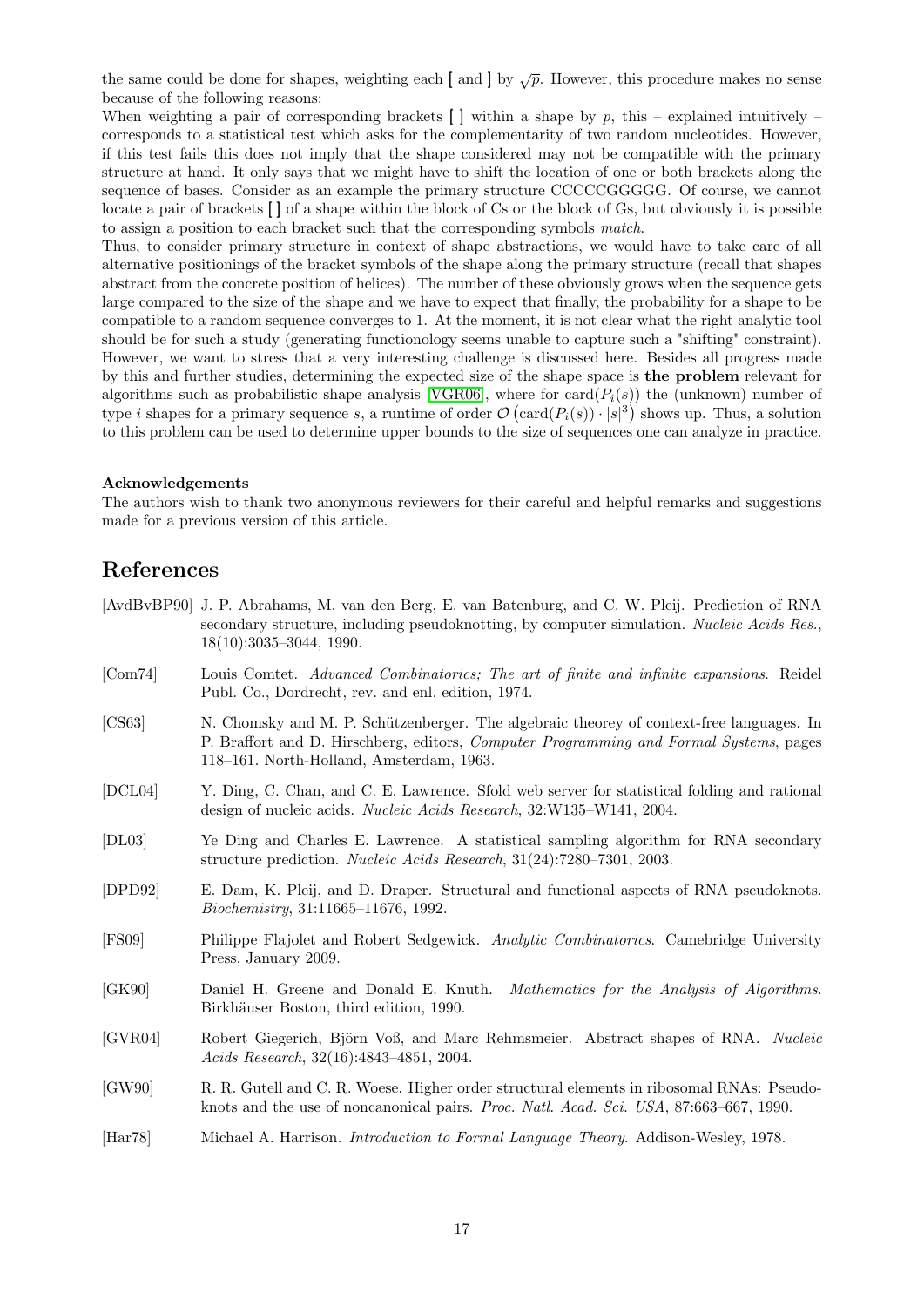- <span id="page-17-19"></span>[HMU01] John E. Hopcroft, Rajeev Motwani, and Jeffrey D. Ullman. *Introduction to Automata Theory, Languages, and Computation*. Addison-Wesley, 2nd edition, 2001.
- <span id="page-17-12"></span>[JRG08] Stefan Janssen, Jens Reeder, and Robert Giegerich. Shape based indexing for faster search of RNA family databases. *BMC Bioinformatics*, 9(131), 2008.
- <span id="page-17-21"></span>[KW89] Donald E. Knuth and Herbert S. Wilf. A short proof of Darboux's lemma. *Applied Mathematics Letters*, 2:139–140, 1989.
- <span id="page-17-20"></span>[LPC08] W. A. Lorenz, Y. Ponty, and P. Clote. Asymptotics of RNA shapes. *Journal of Computational Biology*, 15(1):31–63, January 2008.
- <span id="page-17-17"></span>[Neb04] Markus E. Nebel. Investigation of the Bernoulli-model of RNA secondary structures. *Bulletin of Mathematical Biology*, 66:925–964, 2004.
- <span id="page-17-1"></span>[NJ80] R. Nussinov and A. B. Jacobson. Fast algorithms for predicting the secondary structure of single-stranded RNA. *Proceedings of the National Academy of Science of the USA*, 77(11):6309–6313, 1980.
- <span id="page-17-0"></span>[NPGK78] R. Nussinov, G. Pieczenik, J. R. Griggs, and D. J. Kleitman. Algorithms for loop matchings. *SIAM Journal on Applied Mathematics*, 35:68–82, 1978.
- <span id="page-17-14"></span>[PB89] C. W. Pleij and L. Bosch. RNA pseudoknots: structure, detection, and prediction. *Methods Enzymol.*, 180:289–303, 1989.
- <span id="page-17-15"></span>[Ple94] C. W. Pleij. RNA pseudoknots. *Curr. Opin. Struct. Biol.*, 4:337–344, 1994.
- <span id="page-17-11"></span>[RG05] Jens Reeder and Robert Giegerich. Consensus shapes: an alternative to the Sankoff algorithm for RNA consensus structure prediction. *Bioinformatics*, 21(17):3516–3523, 2005.
- <span id="page-17-3"></span>[SKMC83] D. Sankoff, J. B. Kruskal, S. Mainville, and R. J. Cedergren. Fast algorithms to determine RNA secondary structures containing multiple loops. In *Time warps, string edits, and macromolecules: the theory and practice of sequence comparison*, chapter 3, pages 93–120. Addison-Wesley, Reading, MA, 1983.
- <span id="page-17-18"></span>[SN08] Anika Scheid and Markus E. Nebel. On abstract shapes of RNA. Technical report, Technische Universität Kaiserslautern, 4 2008.
- <span id="page-17-9"></span>[SVR+06a] Peter Steffen, Björn Voß, Marc Rehmsmeier, Jens Reeder, and Robert Giegerich. RNAshapes 2.1.1 manual, February 2006.
- <span id="page-17-8"></span>[SVR+06b] Peter Steffen, Björn Voß, Marc Rehmsmeier, Jens Reeder, and Robert Giegerich. RNAshapes: an integrated RNA analysis package based on abstract shapes. *Bioinformatics*, 22(4):500– 503, 2006.
- <span id="page-17-16"></span>[VC85] G. Viennot and M. Vauchaussade De Chaumont. Enumeration of RNA secondary structures by complexity. *Mathematics in medicine and biology, Lecture Notes in Biomathematics*, 57:360–365, 1985.
- <span id="page-17-10"></span>[VGR06] Björn Voß, Robert Giegerich, and Marc Rehmsmeier. Complete probabilistic analysis of RNA shapes. *BMC Biology*, 4(5), 2006.
- <span id="page-17-13"></span>[Wat78] M. S. Waterman. Secondary structure of single-stranded nucleic acids. *Advances in Mathematics Supplementary Studies*, 1:167–212, 1978.
- <span id="page-17-7"></span>[WFHS99] S. Wuchty, W. Fontana, I. Hofacker, and P. Schuster. Complete suboptimal folding of RNA and the stability of secondary structures. *Biopolymers*, 49:145–165, 1999.
- <span id="page-17-22"></span>[Wil94] Herbert S. Wilf. *generatingfunctionology*. Academic Press, Inc., second edition, 1994.
- <span id="page-17-2"></span>[ZS81] M. Zuker and P. Stiegler. Optimal computer folding of large RNA sequences using thermodynamics and auxiliary information. *Nucleic Acids Research*, 9:133–148, 1981.
- <span id="page-17-4"></span>[ZS84] M. Zuker and D. Sankoff. RNA secondary structures and their prediction. *Bull. Mathematical Biology*, 46:591–621, 1984.
- <span id="page-17-5"></span>[Zuk89] M. Zuker. On finding all suboptimal foldings of an RNA molecule. *Science*, 244:48–52, 1989.
- <span id="page-17-6"></span>[Zuk03] M. Zuker. Mfold web server for nucleic acid folding and hybridization prediction. *Nucleic Acids Res.*, 31(13):3406–3415, 2003.